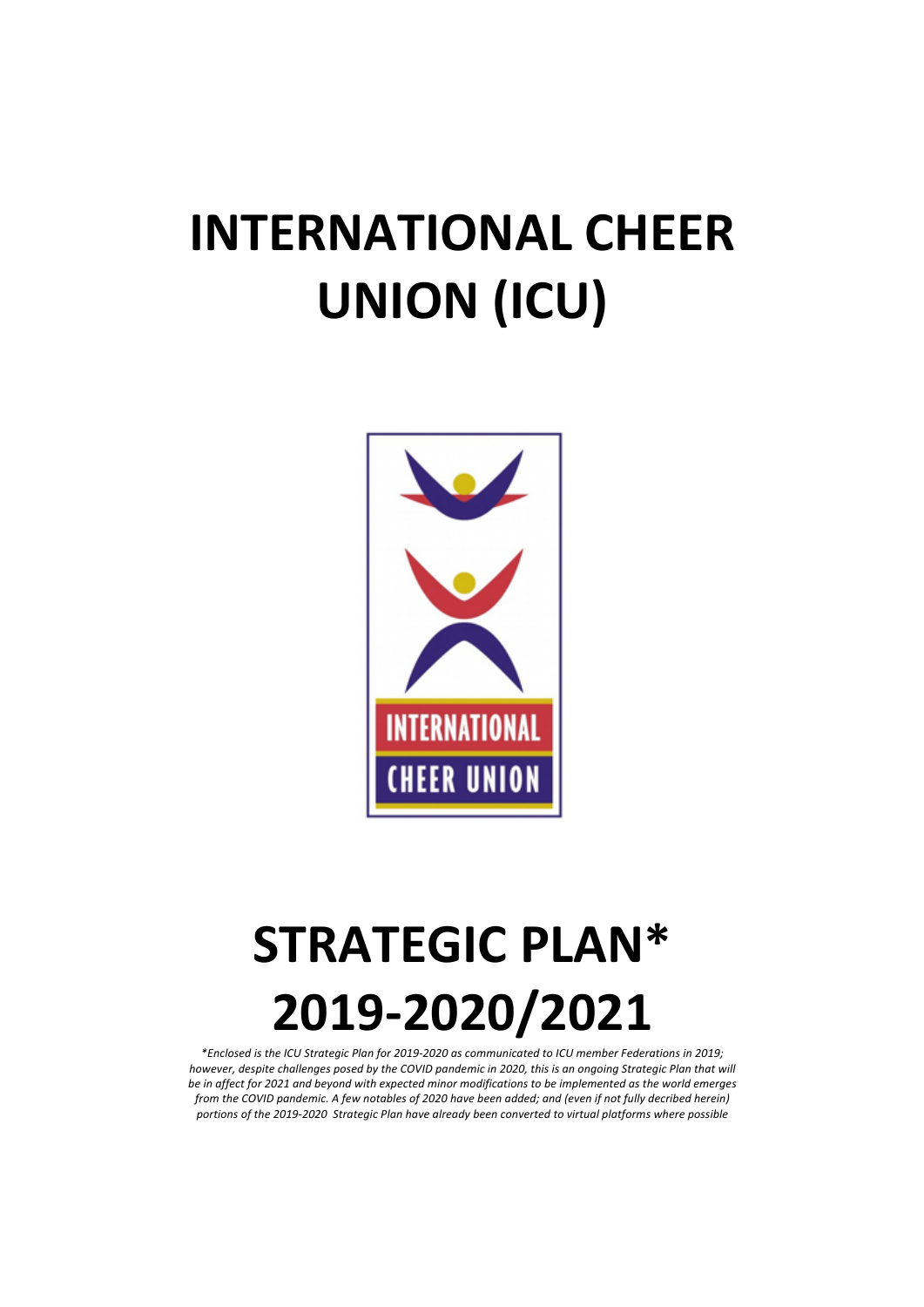#### **I. EXECUTIVE SUMMARY / TABLE OF CONTENTS**

As discussed in the 2019 ICU Committee Meetings, National Federation breakout meetings, Administrative, Executive Council, Governing Council - and as presented to the General Assembly by ICU President Jeff Webb; enclosed please find the following ICU Strategic Plan (the "Plan") detailed herein for 2019 – 2020.

- I. Executive Summary (includes "Table of Contents")
- II. Strategic Objectives
- III. Strategic Initiatives ("Projects")
- IV. Strategic Plan Summary

The Plan is intended to guide the ICU organization, as well as assist ICU's National Cheer Federation (NF) Members with their local strategic and development planning in promotion of our Sport for the benefit of Athletes around the world.

#### **II. STRATEGIC OBJECTIVES**

As the basis for guiding the actions (Strategic Initiatives /"Projects") of the ICU organization and National Federation members, the ICU has defined its Strategic Objectives (for 2019-2020 and beyond) as the following:

- 1. To remain forever vigilant and focused on the Safety for our Athletes (ICU's Top Priority)
- 2. To assist National Federations to build the sport within the respective countries, as well as supporting them in their efforts to be recognized by their NOC's and sport ministries
- 3. To continue to pursue IOC full recognition- critical objective
- 4. To conduct large, high profile, high quality World Championships to promote our National Federations and our Sport (also establishing a standard to assist our National Federations (NFs) and Stakeholders – e.g. NF National Championships & Multi-Sport Events- in promotion of our Sport)
- 5. To ensure a sound financial platform for the future

All of the ICU Strategic Plan Initiatives ("Projects"), 8 listed herein, for 2019-2020 are based on these 5 Strategic Objectives of the ICU, and the 2019-2020 ICU Strategic Plan Initiatives ("Projects") are as follows: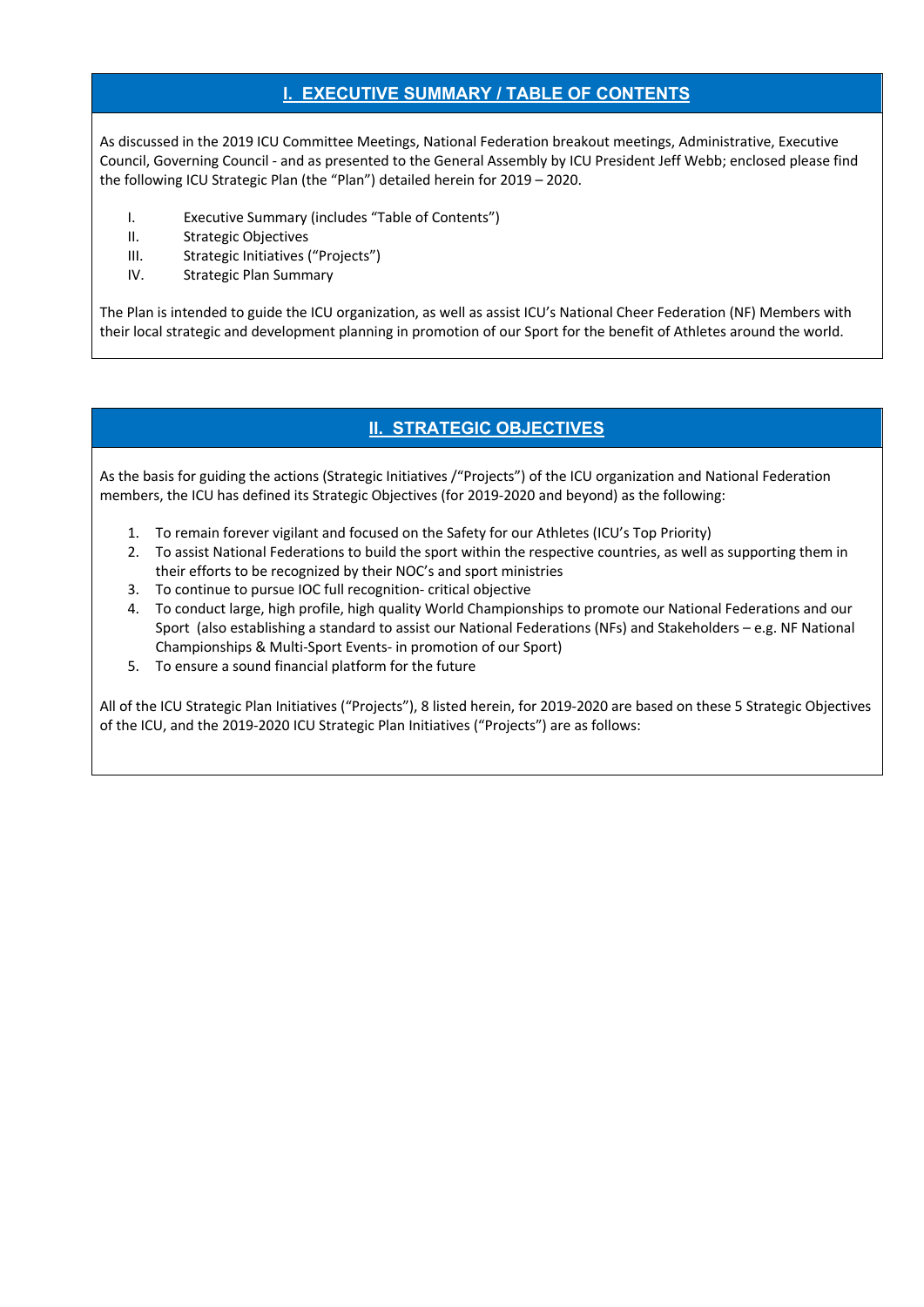### **III. STRATEGIC INITIATIVES ("PROJECTS")**

| <b>STRATEGIC INITIATIVE #1</b> |                                                                                                                                                                                                                                                                                                                                                                                                                                                                                                                                                                                                                                                                                                                                                                                                                                                                                                                                                                                                                                                                                                                                                                                                                                                  |  |  |  |
|--------------------------------|--------------------------------------------------------------------------------------------------------------------------------------------------------------------------------------------------------------------------------------------------------------------------------------------------------------------------------------------------------------------------------------------------------------------------------------------------------------------------------------------------------------------------------------------------------------------------------------------------------------------------------------------------------------------------------------------------------------------------------------------------------------------------------------------------------------------------------------------------------------------------------------------------------------------------------------------------------------------------------------------------------------------------------------------------------------------------------------------------------------------------------------------------------------------------------------------------------------------------------------------------|--|--|--|
| <b>Project Name</b>            | <b>ICU Medallion Coaches Education Programme</b>                                                                                                                                                                                                                                                                                                                                                                                                                                                                                                                                                                                                                                                                                                                                                                                                                                                                                                                                                                                                                                                                                                                                                                                                 |  |  |  |
| <b>Project Description</b>     | ICU Medallion Coaches Education Programme: As the Stewards of our Sport<br>presently and in the future, Cheerleading Coaches and their development is<br>critical to our future, the health and safety of our Athletes (ICU's #1 priority), as<br>well as to continue the rapid growth of Cheerleading and the positive<br>opportunities it provides to young people. The ICU Medallion Coaches Education<br>Programme is designed to compliment existing NF education programs, but<br>provide a low cost but sustainable education programme to expand the<br>knowledge and quality of coaches in ICU's more than 100 countries. The current<br>ICU Medallion Coaches Education programme summary is as follows:<br>Blue Course:<br>ICU Global Coaching Techniques (GCT)<br>Yellow Course:<br>ICU Risk Management, Ethics, Principles of Coaching (REP)<br><b>Black Course:</b><br>ICU Coaching Skill Credentialing (CSC)<br>Green Course:<br>ICU Rules Comprehension Course (RCC)<br>Red Course:<br>ICU Judges Education Course (JEC)<br>Note: The Red (Judges/Officials) Course is also available as a valuable tool to<br>coaches to enhance understanding of judging processes and criteria, as well as<br>scoring systems in competition. |  |  |  |

| <b>CATEGORIZATION</b> |                                                                                                                                                                                                                                                                                                                                                                                                                                                                                                                                                                                                                                                                                                                                                                                                                                                                                                                                                                                                                                                                                                                                                                                            |          |                           |              |                |             |
|-----------------------|--------------------------------------------------------------------------------------------------------------------------------------------------------------------------------------------------------------------------------------------------------------------------------------------------------------------------------------------------------------------------------------------------------------------------------------------------------------------------------------------------------------------------------------------------------------------------------------------------------------------------------------------------------------------------------------------------------------------------------------------------------------------------------------------------------------------------------------------------------------------------------------------------------------------------------------------------------------------------------------------------------------------------------------------------------------------------------------------------------------------------------------------------------------------------------------------|----------|---------------------------|--------------|----------------|-------------|
|                       | Event                                                                                                                                                                                                                                                                                                                                                                                                                                                                                                                                                                                                                                                                                                                                                                                                                                                                                                                                                                                                                                                                                                                                                                                      | Training | Promotion                 | Digital      | Education      | Other       |
|                       | X                                                                                                                                                                                                                                                                                                                                                                                                                                                                                                                                                                                                                                                                                                                                                                                                                                                                                                                                                                                                                                                                                                                                                                                          | X        | X                         | X            | X              |             |
| Type of activity      | Through mediums of classroom and practical course work with digital platform support and<br>local NF promotion, the 2019-2020 ICU Medallion Coaches Education Programme is targeted<br>to be administered annually to a minimum of 2,500 coaches from 70 countries trained at a<br>minimum of 45 sessions held in 25 countries on 5 continents. The further expansion of the<br>ICU Coaching Skill Credentialing (CSC) system ("Black Course") launched in 2017, included<br>training additional local high quality educators to assist the Coach credentialing process in a<br>minimum of 5 additional countries - proving valuable in ICU's reach to an even wider base<br>of coaches in 2019 & 2020.<br>NEW: In addition to many digital tools underway, the ICU is launced a free access ICU Video<br>Glossary for our Sport and Disciplines; allowing all stakeholders- regardless of language,<br>economics, location- to have free access to all of our Sport's key skills and associated<br>terminology to safely expedite the learning process. We trust this will reach thousands of<br>coaches (and aspiring coaches) in well over 150 countries in 2019 and 2020 respectfully. |          |                           |              |                |             |
|                       | Youth                                                                                                                                                                                                                                                                                                                                                                                                                                                                                                                                                                                                                                                                                                                                                                                                                                                                                                                                                                                                                                                                                                                                                                                      | Women    | Elite                     | Master's     | Administrators | Other       |
|                       | X                                                                                                                                                                                                                                                                                                                                                                                                                                                                                                                                                                                                                                                                                                                                                                                                                                                                                                                                                                                                                                                                                                                                                                                          | X        | $\boldsymbol{\mathsf{x}}$ | $\mathsf{x}$ | $\mathsf{x}$   | All Sectors |
| <b>Target group</b>   | The ICU Medallion Coaches Education Programme's target group are current and<br>prospective Cheer Coaches associated with athletes/teams in the Youth, Senior, Master,<br>Beginner through Elite levels - in the Club, All Star, Recreational, Profession and Scholastic<br>Sectors. Women are estimated to comprise of 85% of the Cheerleading population<br>(athletes, coaches, officials), and therefore are a significant demographic of ICU's target<br>group. Additionally, Administrators are part of the target group as well (especially if new to<br>Cheerleading)- to further expand their understanding of our Sport. Administrators and their<br>support are critical to the success of this and all development programmes.                                                                                                                                                                                                                                                                                                                                                                                                                                                  |          |                           |              |                |             |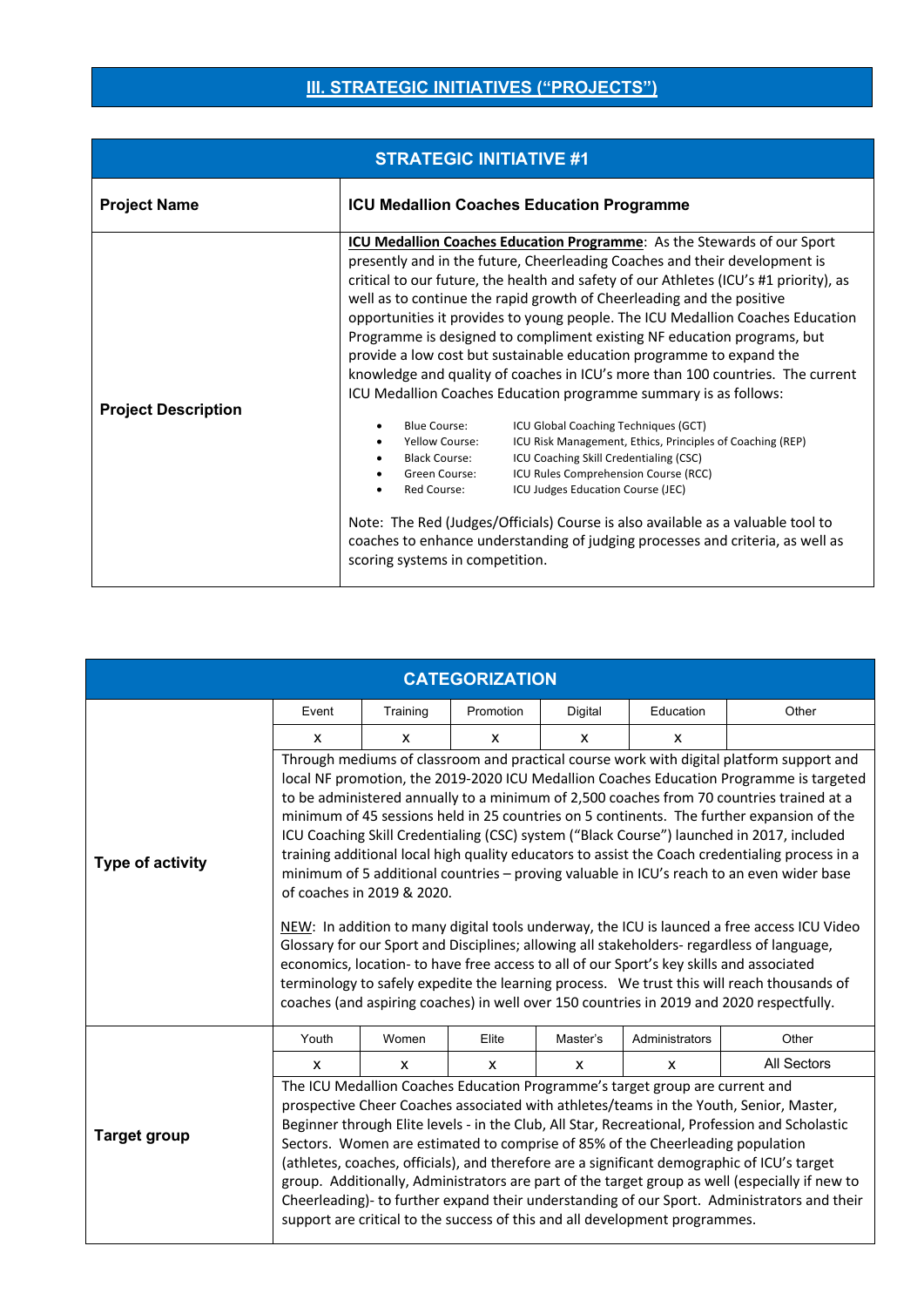|                          | <b>SCOPE OF THE PROJECT</b>                                                                                                                                                                                                                                                                                                                                                                                                                                                                                                                                                                                                            |
|--------------------------|----------------------------------------------------------------------------------------------------------------------------------------------------------------------------------------------------------------------------------------------------------------------------------------------------------------------------------------------------------------------------------------------------------------------------------------------------------------------------------------------------------------------------------------------------------------------------------------------------------------------------------------|
| Vision/Main objective(s) | The main vision/purpose of the ICU Medallion Coaches Education Programme is<br>to provide high quality and affordable (free- if needed) education to the stewards<br>of our Sport-the Coaches. This project was chosen because Cheerleading Coaches<br>development is critical to our future, our Athletes' safety and it is also critical to<br>continue the rapid growth of our Sport and the positive opportunities that it<br>provides to young people. This project meets the needs of providing quality and<br>safe Cheerleading team programme development education in all levels, all<br>sectors in all regions of the world. |
| <b>Partnerships</b>      | The current stakeholders of the ICU Medallion Coaches Education Programme<br>includes but is not limited to, ICU's NFs (often coordinated with local programmes<br>if applicable), ICU's NF affiliates (PSOs, Ligas, etc.), as well as individual coaches<br>per their requests. The ICU is committed to providing education with low-barrier<br>to entry / low cost, to assure our Sport grows safely and positively on all<br>continents.                                                                                                                                                                                            |
| <b>Action plan</b>       | The ICU Medallion Coaches Education Programme Action Plan is to administer<br>education annually to a minimum of 2,500 Coaches from 70 countries trained at a<br>minimum of 45 sessions held in 25 countries on 5 continents (in virtual, in-person<br>or in a hybrid format).                                                                                                                                                                                                                                                                                                                                                         |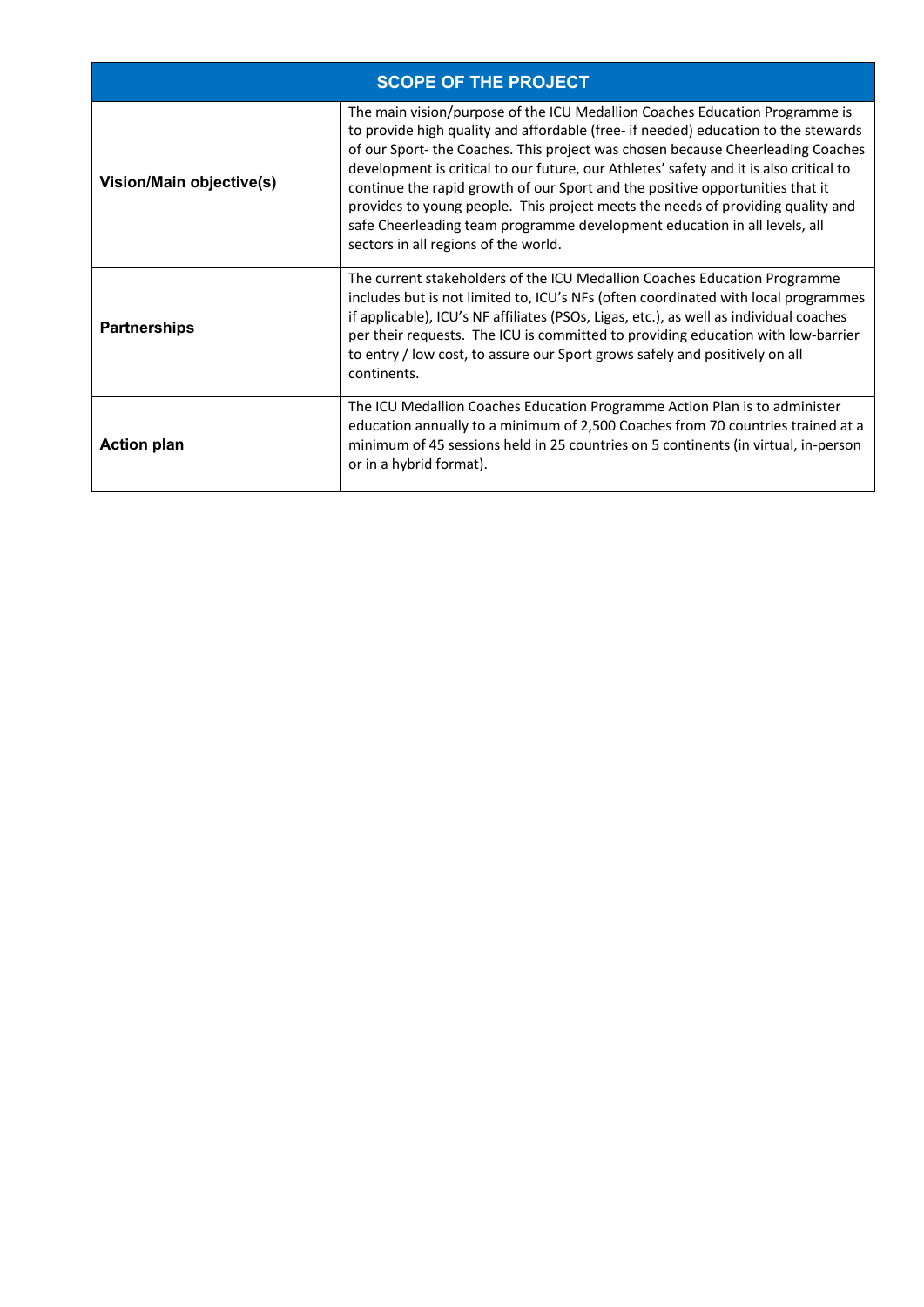|                            | <b>STRATEGIC INITIATIVE #2</b>                                                                                                                                                                                                                                                                                                                                                                                                                                                                                                                                                                                                                                                                                                                                                                                                                                     |
|----------------------------|--------------------------------------------------------------------------------------------------------------------------------------------------------------------------------------------------------------------------------------------------------------------------------------------------------------------------------------------------------------------------------------------------------------------------------------------------------------------------------------------------------------------------------------------------------------------------------------------------------------------------------------------------------------------------------------------------------------------------------------------------------------------------------------------------------------------------------------------------------------------|
| <b>Project Name</b>        | <b>ICU Game Cheerleading Development Programme</b>                                                                                                                                                                                                                                                                                                                                                                                                                                                                                                                                                                                                                                                                                                                                                                                                                 |
|                            | ICU Game Cheerleading Development Programme: Within the philosophy of<br>Sport and Active Society, the ICU continues to promote the culture/history of our<br>Sport - through various Game Cheerleading Development initiatives: e.g.<br>Cheerleading performance participation at Basketball, Athletics, Football,<br>Baseball, Cricket, Rugby, Volleyball, American Football, Handball, etc.                                                                                                                                                                                                                                                                                                                                                                                                                                                                     |
| <b>Project Description</b> | The concept is to provide no cost opportunities for Cheerleading athletes - in all<br>countries - to have free venues to perform at Sporting events/Games; regardless<br>of demographics, income or cultural differences. Varied types of Sports are<br>popular in all counties - and Cheerleading is unique in that it can be adjusted to<br>compliment all Sports/Sport venues. Through this project, Cheerleading athletes<br>will always have performance opportunities/a low barrier of entry into our Sport-<br>to further grow Cheerleading while also enhancing Game environments -<br>providing value to our fellow IFs.                                                                                                                                                                                                                                  |
|                            | Although Game Cheerleading has a on going 100 year history in the USA, as a<br>newer global program initiative - the ICU launched a set of rules and regulations<br>for Game Cheerleading for 25 Sports http://cheerunion.org/disciplines/gc/ as a<br>resource to stakeholders, with more Sports to be added as the programme<br>further develops. Partnerships with fellow IFs (e.g. FIBA- Basketball, IFAF-<br>American Football, etc.) are underway/in development, as well as relationships<br>with IF NFs/local affiliates are flourishing based on regional popularity (e.g. IAAF<br>NFs in the Caribbean for Track and Field/Athletics). The ICU Game Cheerleading<br>Development Programme is also integrated into the ICU Medallion Coaches<br>Education programme- for Game Cheerleading education, as well as for quality<br>and distribution purposes. |

|                  |            | <b>CATEGORISATION</b> |                                                                                                                 |         |                                                                                                                                                                                                                                                                                                                                                                                                                                                                                                                                                                                                                                                                                                                                                                                                                                                                                                                                                                                                                                                                                                                                                                                                                                                                                                                                                                                                                                                                                                                  |       |
|------------------|------------|-----------------------|-----------------------------------------------------------------------------------------------------------------|---------|------------------------------------------------------------------------------------------------------------------------------------------------------------------------------------------------------------------------------------------------------------------------------------------------------------------------------------------------------------------------------------------------------------------------------------------------------------------------------------------------------------------------------------------------------------------------------------------------------------------------------------------------------------------------------------------------------------------------------------------------------------------------------------------------------------------------------------------------------------------------------------------------------------------------------------------------------------------------------------------------------------------------------------------------------------------------------------------------------------------------------------------------------------------------------------------------------------------------------------------------------------------------------------------------------------------------------------------------------------------------------------------------------------------------------------------------------------------------------------------------------------------|-------|
|                  | Event      | Training              | Promotion                                                                                                       | Digital | Education                                                                                                                                                                                                                                                                                                                                                                                                                                                                                                                                                                                                                                                                                                                                                                                                                                                                                                                                                                                                                                                                                                                                                                                                                                                                                                                                                                                                                                                                                                        | Other |
|                  | X          | X                     | X                                                                                                               | X       | X                                                                                                                                                                                                                                                                                                                                                                                                                                                                                                                                                                                                                                                                                                                                                                                                                                                                                                                                                                                                                                                                                                                                                                                                                                                                                                                                                                                                                                                                                                                |       |
| Type of activity | Programme. |                       | simple, low cost path to join and grow our Sport.<br>Athletics/Track and Field events (Caribbean), for example. |         | In addition to the individual activities of Cheerleading Teams performing at<br>Sporting events around the world, the ICU Game Cheerleading Development<br>Programme supports the project through educational mediums of classroom and<br>practical course work with digital platform support (e.g. game rules, guidelines and<br>video) and local NF promotion via the ICU Medallion Coaches Education<br>Additionally, ICU provides hands-on Game training for Sport-specific events (as<br>needed) - with the intention to seed/match local Cheerleading athletes with local<br>Sport teams/organisations -to perform at/support their Sporting events at the<br>grass roots level. The desired result is the culmination of Cheerleading athletes<br>performing Cheerleading skills at local Sporting events (for Sports of all kinds);<br>enhancing the Sport event atmosphere; entertaining family, friends and the fans in<br>attendance; further motivating local existing and prospective Cheerleading<br>athletes/coaches to develop their own Game Cheerleading programmes - as a<br>Currently, the most common Game Cheerleading events for Cheerleaders, in this<br>regard, includes American Football and Basketball (Americas, Central Europe, Asia),<br>with programmes increasing at Baseball Games (East Asia), as well as at<br>Additionally, video examples are published on Social Media and/or distributed by<br>the ICU (directly/indirectly - to other teams, clubs, schools, NFs, sport |       |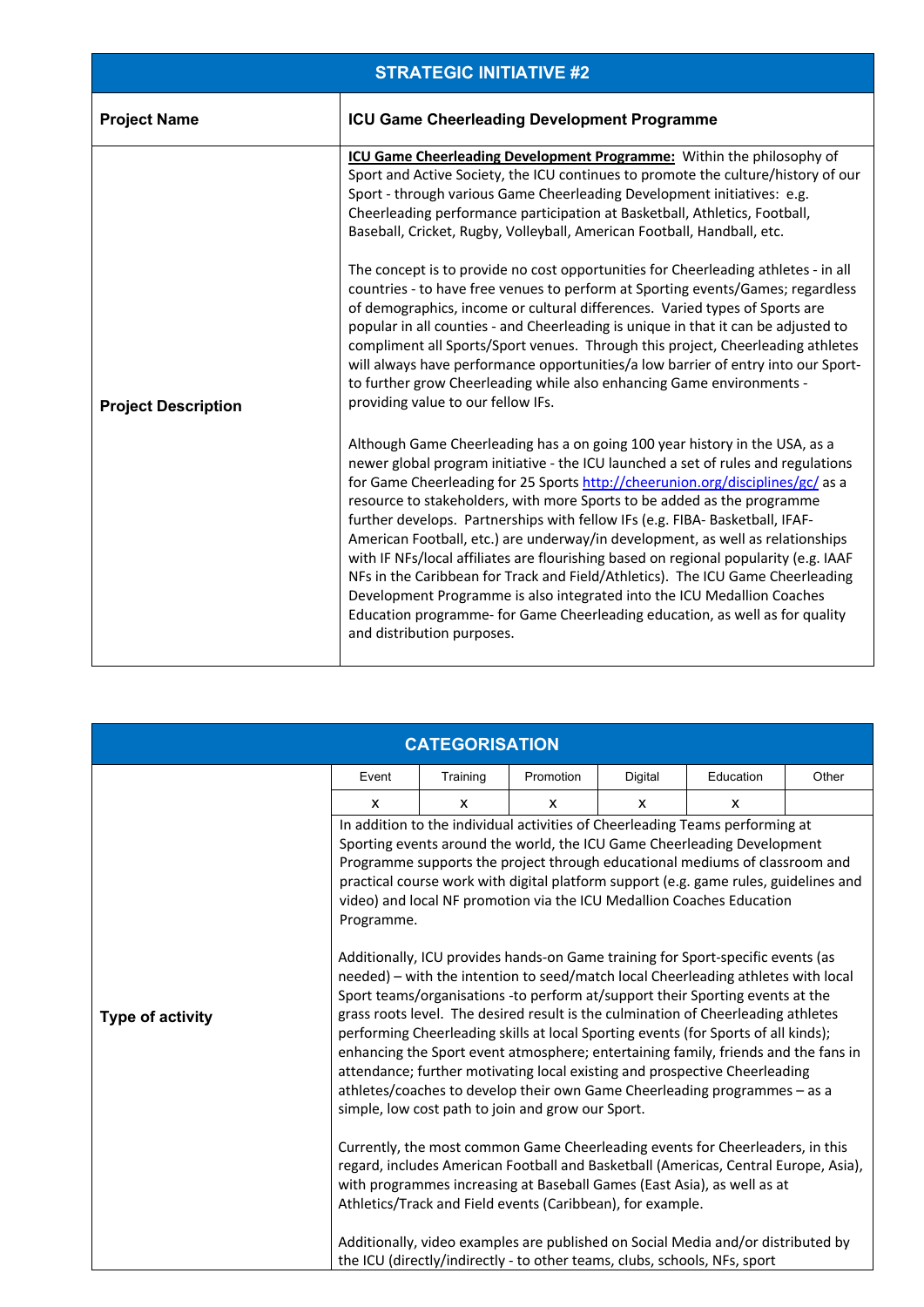|                     | the world as well. |              | disciplines- further expanding the Game Cheerleading concept. |          | organisations, general public, etc.), these video examples serve as great tools to<br>reinforce existing Game Cheerleading programmes - as well as to encourage new<br>programme development for existing and new Sports, potentially in new parts of<br>New Activity in 2017 - Expanding in 2019 & 2020: The ICU launched the "ICU<br>World Game Day Competition"- specifically focused on simulating real-Game<br>situations to further prepare Cheerleading athletes for Game Cheerleading<br>Development- with the added element of competition. Six (6) countries entered<br>the new ICU World Game Day Competition, including the Performance Cheer                                                                                                                                                                                                                                                                                                                                                    |             |
|---------------------|--------------------|--------------|---------------------------------------------------------------|----------|--------------------------------------------------------------------------------------------------------------------------------------------------------------------------------------------------------------------------------------------------------------------------------------------------------------------------------------------------------------------------------------------------------------------------------------------------------------------------------------------------------------------------------------------------------------------------------------------------------------------------------------------------------------------------------------------------------------------------------------------------------------------------------------------------------------------------------------------------------------------------------------------------------------------------------------------------------------------------------------------------------------|-------------|
|                     | Youth              | Women        | Elite                                                         | Master's | Administrators                                                                                                                                                                                                                                                                                                                                                                                                                                                                                                                                                                                                                                                                                                                                                                                                                                                                                                                                                                                               | Other       |
|                     | X                  | $\mathsf{x}$ | X                                                             | X        | X                                                                                                                                                                                                                                                                                                                                                                                                                                                                                                                                                                                                                                                                                                                                                                                                                                                                                                                                                                                                            | All Sectors |
| <b>Target group</b> | target group.      |              | the success of this and all development programmes.           |          | The ICU Game Cheerleading Development Programme's target group includes but<br>is not limited to athletes/teams in the Youth, Senior, Master; Beginner to Elite<br>levels - in the Club, All Star, Recreational, Profession and Scholastic Sectors.<br>Women are estimated to comprise of 85% of the Cheerleading population<br>(athletes, coaches, officials), and therefore are a significant demographic of ICU's<br>Through the organic enhancement of Sport events overall via this programme,<br>Administrators (of other IFs/NFs/NF affiliates as well) are also targeted to further<br>encourage Game Cheerleading. The ability to implement a Game Cheerleading<br>programme at any Sport venue, is traditionally to the discretion of an/or a group of<br>Administrators. Creating an understanding of the mutual benefit of Game<br>Cheerleading to any Sport in any venue- allows the ICU Game Cheerleading<br>Development Programme to thrive. Administrators and their support are critical to |             |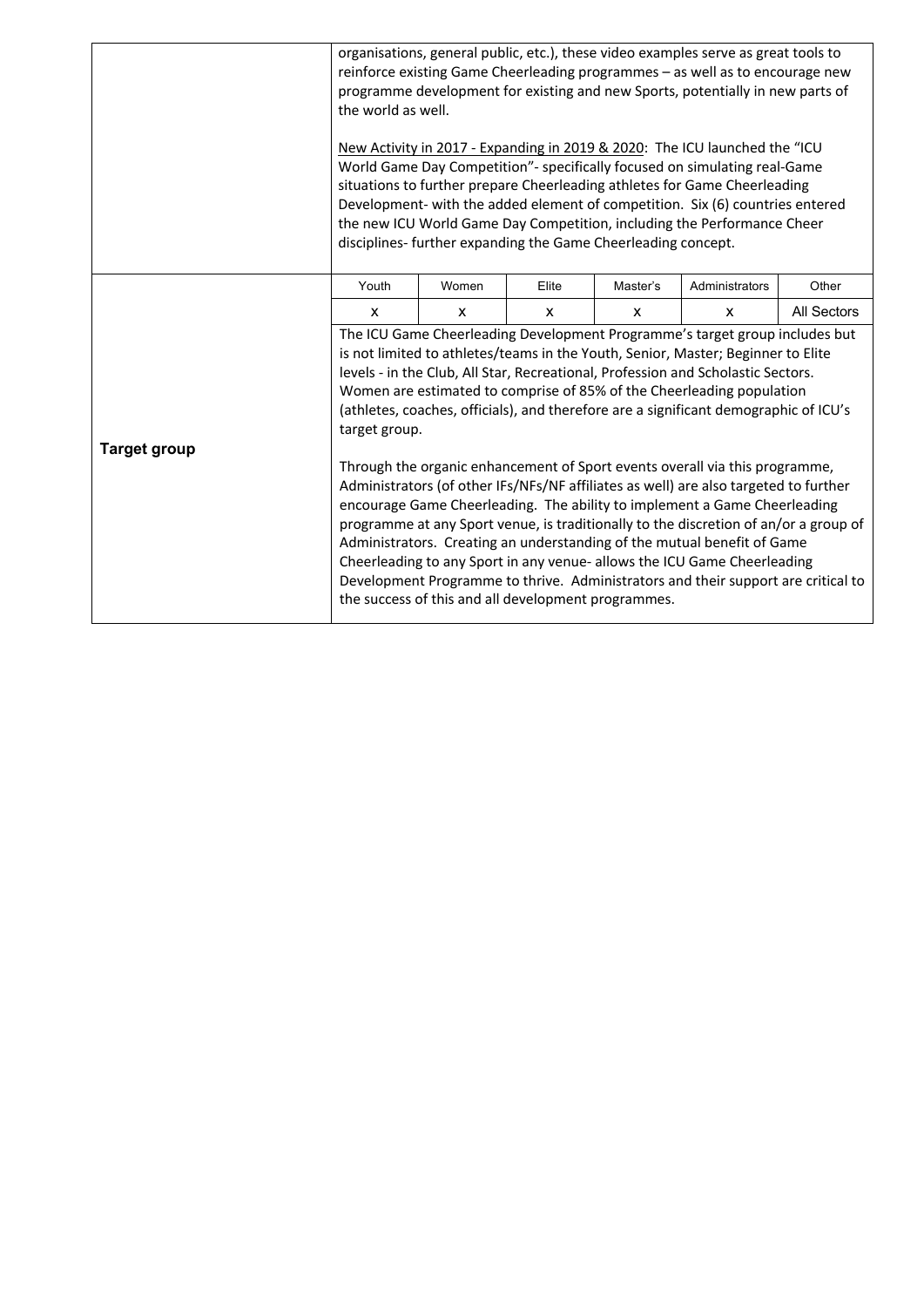| <b>STRATEGIC INITIATIVE #3</b> |                                                                                                                                                                                                                                                                                                                                                                                                                                                                                            |  |  |  |
|--------------------------------|--------------------------------------------------------------------------------------------------------------------------------------------------------------------------------------------------------------------------------------------------------------------------------------------------------------------------------------------------------------------------------------------------------------------------------------------------------------------------------------------|--|--|--|
| <b>Project Name</b>            | <b>ICU Scholastic Team Development Programme</b>                                                                                                                                                                                                                                                                                                                                                                                                                                           |  |  |  |
| <b>Project Description</b>     | ICU Scholastic Team Development Programme: The future of our Athlete's well<br>being is paramount - and the ICU is committed to Scholastic Cheerleading Team<br>Development on a global basis. Not only does increasing scholastic programmes<br>and awareness of these programmes gain greater access to the multitude of<br>school facilities from a global distribution standpoint, but the focus on both<br>academics and sport is essential for the success of our Athletes for life. |  |  |  |

|                          | <b>SCOPE OF THE PROJECT</b>                                                                                                                                                                                                                                                                                                                                                                                                                                                                                                                                                  |
|--------------------------|------------------------------------------------------------------------------------------------------------------------------------------------------------------------------------------------------------------------------------------------------------------------------------------------------------------------------------------------------------------------------------------------------------------------------------------------------------------------------------------------------------------------------------------------------------------------------|
|                          | The main vision/purpose of the ICU Game Cheerleading Development Programme<br>is to continue to develop an organic/grass roots platform to grow of Cheerleading<br>around the world. The historical advantage of Cheerleading - is its inherent and<br>historically successful design to perform in almost any Sporting venue; for all<br>sports, in any country, for (nearly) all cultures- regardless of income level, athlete<br>ability level, age or demographic.                                                                                                       |
| Vision/Main objective(s) | The further advantage produced by the ICU Game Cheerleading Development<br>Programme is the greater accessibility of free venues (other Sport event venues)<br>for our athletes to engage in our Sport (even at the most grass roots level) - at<br>very little or no costs. Additionally, Cheerleading provides great value to other<br>Sports (their events) by entertaining their spectators, families and friends- who<br>are quite often the same (or soon to be the same) spectators, families and friends<br>of our Sport as well.                                    |
| <b>Partnerships</b>      | Due to the extreme grass roots nature of the ICU Game Cheerleading<br>Development Programme - stakeholders are traditionally anyone involved in any<br>Sporting event with Cheerleading involved - or anyone with the desire to have<br>Cheerleading involved: Other IFs, their NFs/Affiliates, our NFs/Affiliates,<br>government, NSAs, sport organisations, schools, clubs, etc.                                                                                                                                                                                           |
| <b>Action plan</b>       | The ICU Game Cheerleading Development Programme Action Plan is to generate<br>organic and grass roots participation of Cheerleading in all countries around the<br>world. The Action Plan includes the on going system of ICU circulating the Game<br>Cheerleading Rules & Guidelines of other Sports<br>http://cheerunion.org/disciplines/gc/, video examples as well (more often via<br>social media), further reinforced through education at the ICU Medallion Coaches<br>Programme.<br>Although specific metrics can be difficult to measure for an organic/grass roots |
|                          | targeted programme of this kind, milestones will include of the increase in the<br>ICU Game Day Competition participation (# of teams competing); other IF, IF<br>NF/NF affiliate, ICU NF/NF affiliate requests for Game Day assistance, as well as<br>feedback from our NFs on increased registered athletes based on the programme.                                                                                                                                                                                                                                        |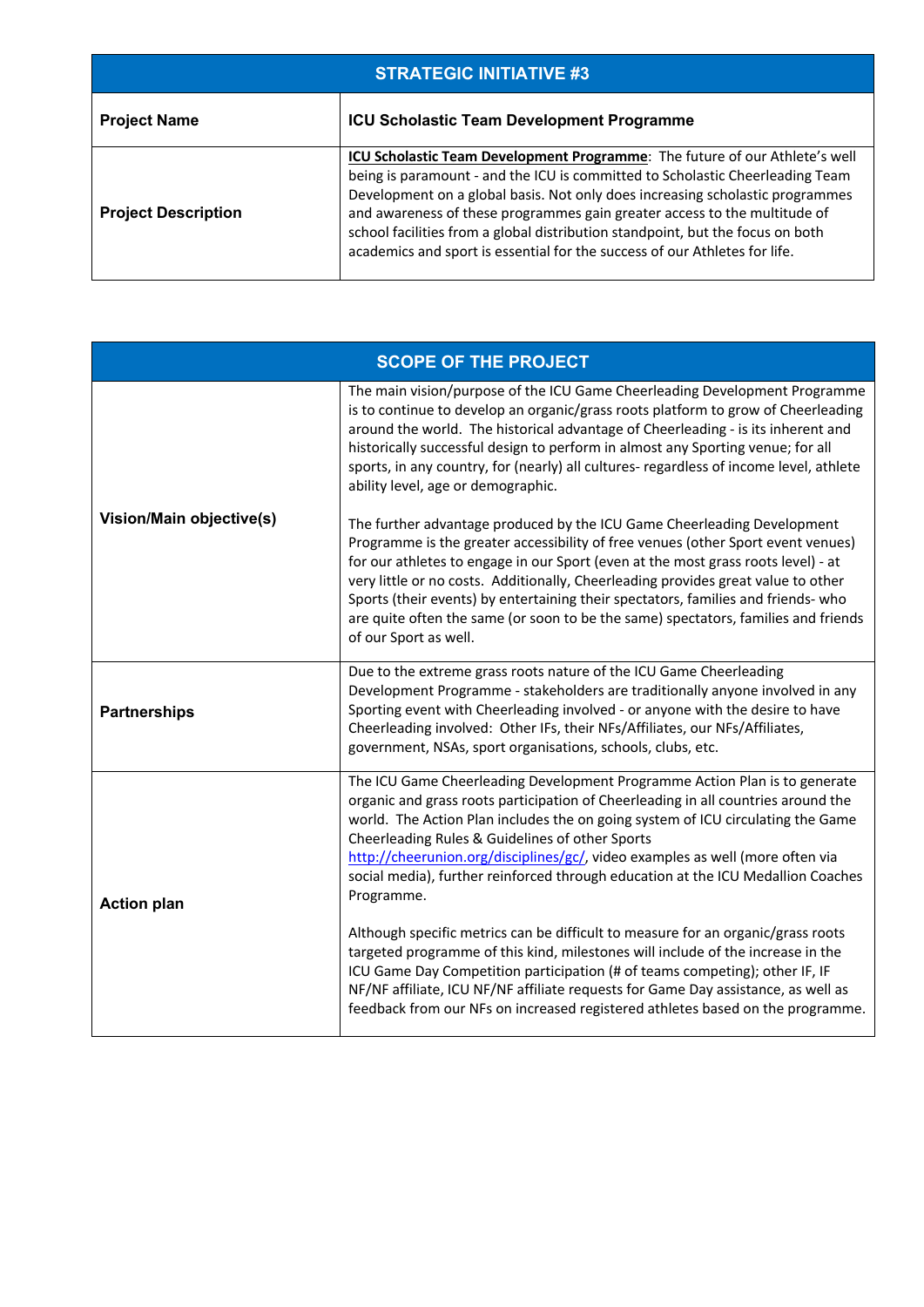|                         | <b>CATEGORISATION</b>                                                                                                                                                                                                                                                                                                                                                                                                                                                                                                                                                                                |                                                                                                                                                                                                                                                                                                                                                                                                                                                                                                                                                            |                                                                 |          |                                                                                                                                                                                                                                                                                                                                                                                                                                                                                                                                                                                                                                                                                                                                                                                                                                                                                             |             |
|-------------------------|------------------------------------------------------------------------------------------------------------------------------------------------------------------------------------------------------------------------------------------------------------------------------------------------------------------------------------------------------------------------------------------------------------------------------------------------------------------------------------------------------------------------------------------------------------------------------------------------------|------------------------------------------------------------------------------------------------------------------------------------------------------------------------------------------------------------------------------------------------------------------------------------------------------------------------------------------------------------------------------------------------------------------------------------------------------------------------------------------------------------------------------------------------------------|-----------------------------------------------------------------|----------|---------------------------------------------------------------------------------------------------------------------------------------------------------------------------------------------------------------------------------------------------------------------------------------------------------------------------------------------------------------------------------------------------------------------------------------------------------------------------------------------------------------------------------------------------------------------------------------------------------------------------------------------------------------------------------------------------------------------------------------------------------------------------------------------------------------------------------------------------------------------------------------------|-------------|
|                         | Promotion<br>Education<br>Event<br>Training<br>Digital                                                                                                                                                                                                                                                                                                                                                                                                                                                                                                                                               |                                                                                                                                                                                                                                                                                                                                                                                                                                                                                                                                                            |                                                                 |          |                                                                                                                                                                                                                                                                                                                                                                                                                                                                                                                                                                                                                                                                                                                                                                                                                                                                                             | Other       |
|                         | х                                                                                                                                                                                                                                                                                                                                                                                                                                                                                                                                                                                                    | х                                                                                                                                                                                                                                                                                                                                                                                                                                                                                                                                                          | x                                                               | x        | х                                                                                                                                                                                                                                                                                                                                                                                                                                                                                                                                                                                                                                                                                                                                                                                                                                                                                           |             |
|                         | The current ICU Scholastics Team Development Programme activities summary is<br>as follows:                                                                                                                                                                                                                                                                                                                                                                                                                                                                                                          |                                                                                                                                                                                                                                                                                                                                                                                                                                                                                                                                                            |                                                                 |          |                                                                                                                                                                                                                                                                                                                                                                                                                                                                                                                                                                                                                                                                                                                                                                                                                                                                                             |             |
|                         | 1.                                                                                                                                                                                                                                                                                                                                                                                                                                                                                                                                                                                                   | ICU World School & University Cup Championships - ICU hosts an annual<br>World School & separate World University Cup Championships welcoming<br>20-25 nations at each event (4 - 5 continents) competing during the USA<br>National Scholastic Championships (40 years of history). These events<br>provide not only competition in a scholastic setting, but also wonderful<br>networking opportunities for athletes around the world seeking<br>Cheerleading and academic scholarship opportunities to universities in<br>the USA and around the world. |                                                                 |          |                                                                                                                                                                                                                                                                                                                                                                                                                                                                                                                                                                                                                                                                                                                                                                                                                                                                                             |             |
|                         | 2.                                                                                                                                                                                                                                                                                                                                                                                                                                                                                                                                                                                                   | Athletes will expand as well.                                                                                                                                                                                                                                                                                                                                                                                                                                                                                                                              |                                                                 |          | Scholarship Listings: In coordination with the ICU Athlete Commission and<br>University Cheerleading programmes world-wide, the ICU collects and<br>publishes University Cheerleading Scholarships opportunities on the ICU<br>website: http://cheerunion.org/education/scholarships/, as well as other<br>academic opportunities for Athletes to resource. As all components of<br>the ICU Scholastic Cheerleading Team Development Programme increase,<br>it is anticipated that the footprint of academic opportunities for our                                                                                                                                                                                                                                                                                                                                                          |             |
| <b>Type of activity</b> | 3.<br>FISU World University Championships- Cheerleading: The ICU joined the<br>FISU Family in 2014, and in partnership with FISU - Cheerleading will hold<br>the 1 <sup>st</sup> FISU World University Championships- Cheerleading (National<br>Teams) in Lodz, Poland on 5-6 October 2018 (and then every 2 years in<br>different locations; Wonju City, Korea in 2020- cancelled due to COVID).<br>Highlighting National Cheerleading Teams comprised of university<br>students biennially will provide an excellent platform to further promote<br>the ICU Scholastic Team Development Programme. |                                                                                                                                                                                                                                                                                                                                                                                                                                                                                                                                                            |                                                                 |          |                                                                                                                                                                                                                                                                                                                                                                                                                                                                                                                                                                                                                                                                                                                                                                                                                                                                                             |             |
|                         | 4.                                                                                                                                                                                                                                                                                                                                                                                                                                                                                                                                                                                                   |                                                                                                                                                                                                                                                                                                                                                                                                                                                                                                                                                            | in all countries. http://cheerunion.org/education/coach/        |          | University Cheerleading Team Athlete - Future Coach Prospect<br>Identification and Development: As an added benefit, for University<br>Cheerleading Team Athletes specifically, a University Team Athlete is an<br>excellent soon-to-be future Cheerleading Coach prospect - for any<br>Cheerleading team in a respective country (university being the highest<br>level) for excellent Sport development purposes. This is a residual affect<br>of the ICU Scholastic Team Development Programme - where a current<br>University Athlete is an excellent soon-to-be coach prospect is already<br>vetted through an accredited academic and athletic scholastic team<br>programme. Additional materials, like "How to start a Cheerleading<br>Team" and the ICU Medallion Coaches Programme are targeted to these<br>prospects to encourage healthy and successful development of our Sport |             |
|                         | Youth                                                                                                                                                                                                                                                                                                                                                                                                                                                                                                                                                                                                | Women                                                                                                                                                                                                                                                                                                                                                                                                                                                                                                                                                      | Elite                                                           | Master's | Administrators                                                                                                                                                                                                                                                                                                                                                                                                                                                                                                                                                                                                                                                                                                                                                                                                                                                                              | Other       |
|                         | x                                                                                                                                                                                                                                                                                                                                                                                                                                                                                                                                                                                                    | X                                                                                                                                                                                                                                                                                                                                                                                                                                                                                                                                                          | x                                                               | x        | X                                                                                                                                                                                                                                                                                                                                                                                                                                                                                                                                                                                                                                                                                                                                                                                                                                                                                           | All Sectors |
| <b>Target group</b>     |                                                                                                                                                                                                                                                                                                                                                                                                                                                                                                                                                                                                      |                                                                                                                                                                                                                                                                                                                                                                                                                                                                                                                                                            | support are critical to the success of this and all programmes. |          | The ICU Scholastic Team Development Programme is targeted for all groups<br>including but not limited to - athletes/teams in the Youth and Senior (including<br>Masters- as applicable); Beginner to Elite levels. Regardless of an athlete's team-<br>type (Club, All Star, Recreational, Professional and/or Scholastic), educational<br>opportunities are important to everyone. Women are estimated to comprise of<br>85% of the Cheerleading population (athletes, coaches, officials), and therefore are<br>a significant demographic of ICU's target group. Additionally, Administrators are<br>vital, as a target group as well, to assure education and athletic opportunities are<br>simultaneously made available in all regions of the world. Administrators and their                                                                                                          |             |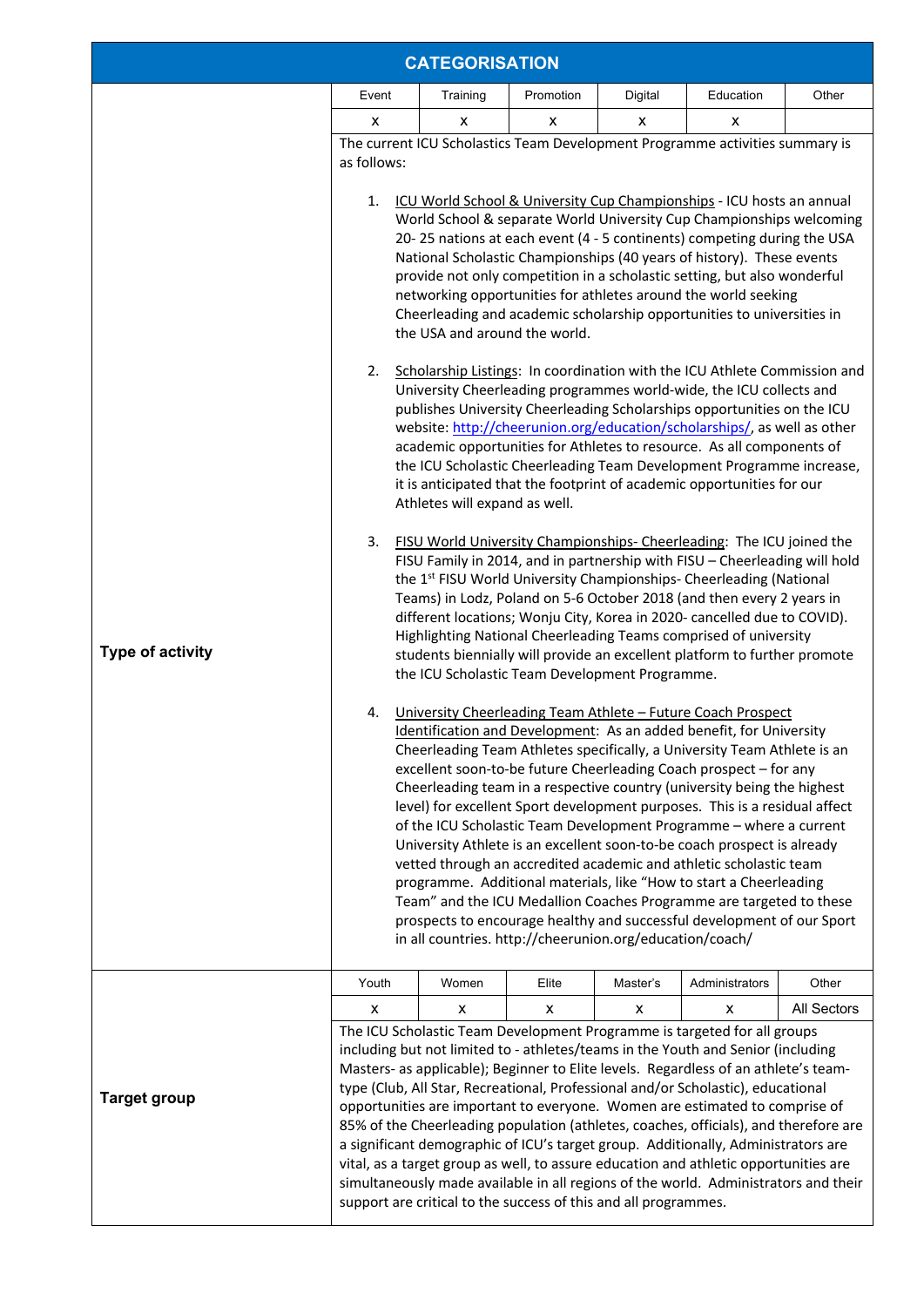|                                 | <b>SCOPE OF THE PROJECT</b>                                                                                                                                                                                                                                                                                                                                                                                                                                                                                                                                                                                                                                                                                                                                                                                                                                            |
|---------------------------------|------------------------------------------------------------------------------------------------------------------------------------------------------------------------------------------------------------------------------------------------------------------------------------------------------------------------------------------------------------------------------------------------------------------------------------------------------------------------------------------------------------------------------------------------------------------------------------------------------------------------------------------------------------------------------------------------------------------------------------------------------------------------------------------------------------------------------------------------------------------------|
| <b>Vision/Main objective(s)</b> | The main vision/purpose of the ICU Scholastic Team Development Programme is<br>to promote the well being of our Cheerleading Athletes - providing enhanced<br>educational opportunities beyond Sport. As an added benefit, the ICU anticipates<br>that a focus on Athlete education / enhanced education opportunities, besides<br>the inherent benefits, will produce a continual stream of higher quality<br>Cheerleading Coaches to safely assist and assure the on going rapid growth of<br>Cheerleading globally. Educational institutions (via Scholastic Team<br>development) can also provide a greater range of athletic facilities for our sport,<br>as an additional compliment to the programme.                                                                                                                                                           |
| <b>Partnerships</b>             | In addition to encouraging the ICU NFs to work in collaboration with Local and<br>National Student Sport organisations, since 2014 - the ICU is a partner with FISU<br>(Fédération Internationale du Sport Universitaire/International University Sports<br>Federation. ICU is also in discussions with the ISF (International School Sports<br>Federation) - regarding inclusion into the ISF programme; potentially signing a<br>Memorandum of Understanding (MOU) with ISF by the end of 2021.                                                                                                                                                                                                                                                                                                                                                                      |
| <b>Action plan</b>              | The ICU Scholastic Team Development Programme Action Plan is to continue<br>promotion and operations of high level World Scholastic Championships (e.g. FISU<br>World University Championships, ICU World School Championships, etc.),<br>promote Scholastic programme development through the ICU Medallion Coaches<br>Education courses held around the world, as well as continue to publish, network<br>and promote university scholarships to all of our Athletes.<br>Milestones will include continued growth in participation of ICU's Scholastic<br>specific Championships (average 10% growth each year), adding University<br>Scholarship listings on the ICU website on an on going basis<br>http://cheerunion.org/education/scholarships/, as well as receiving positive<br>feedback from our NFs on increased registered athletes based on the programme. |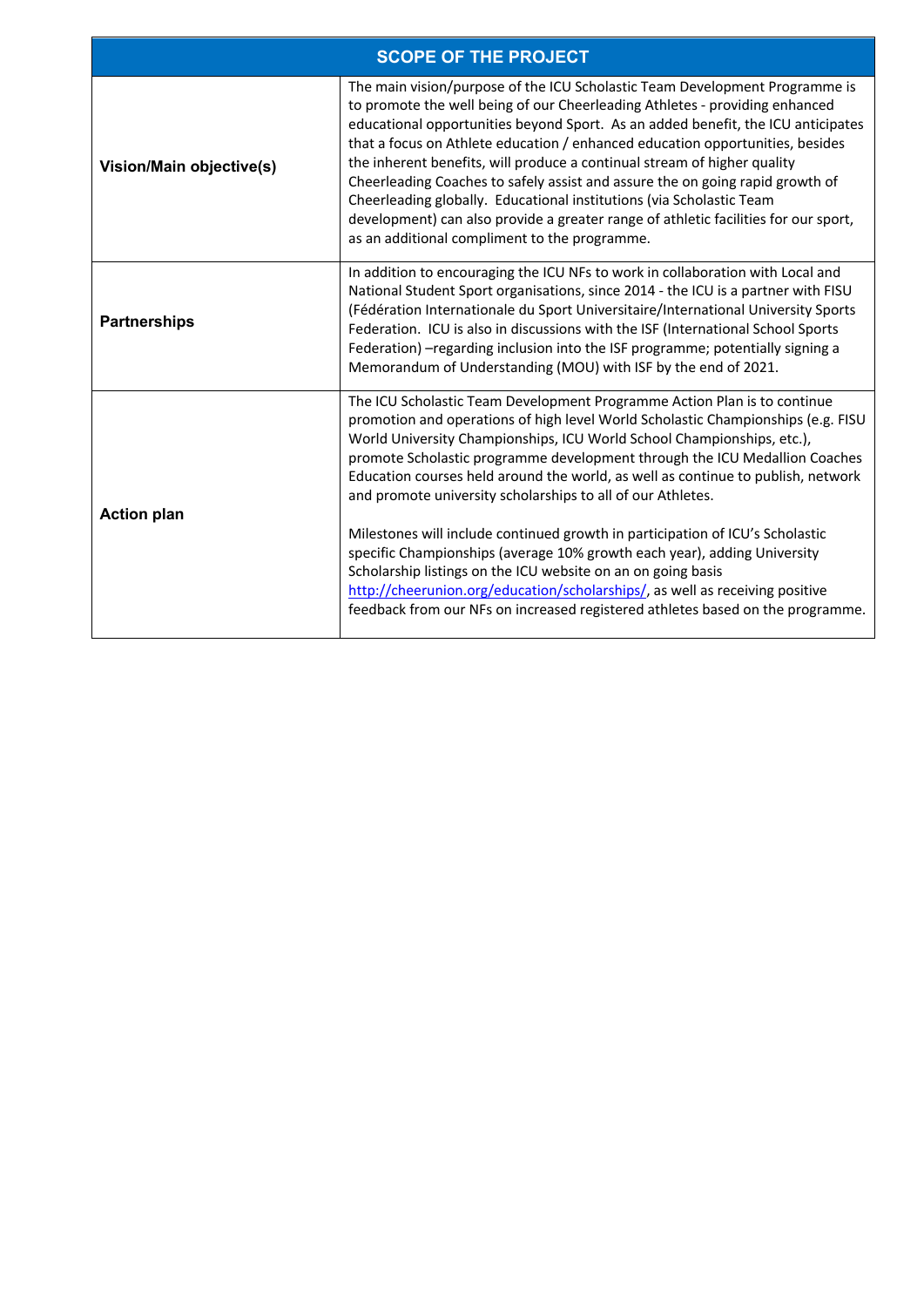| <b>STRATEGIC INITIATIVE #4</b> |                                                                                                                                                                                                                                                                                                                                                                                                                                                                                                                                                                                                                                                                                                                                                                                                                                                                                                                                                                                                                                                                                                                    |  |  |  |
|--------------------------------|--------------------------------------------------------------------------------------------------------------------------------------------------------------------------------------------------------------------------------------------------------------------------------------------------------------------------------------------------------------------------------------------------------------------------------------------------------------------------------------------------------------------------------------------------------------------------------------------------------------------------------------------------------------------------------------------------------------------------------------------------------------------------------------------------------------------------------------------------------------------------------------------------------------------------------------------------------------------------------------------------------------------------------------------------------------------------------------------------------------------|--|--|--|
| <b>Project Name</b>            | ICU Adaptive Abilities (ParaCheer*) & Para Sport Cheer Team<br><b>Development Programme</b><br>*Note: Per the request of the IPC, the ICU has adjusted the name "ParaCheer" to "Adaptive Abilities" – while efforts<br>for IPC classification acceptance (to be termed "Para Sport Cheer") and recognition are underway                                                                                                                                                                                                                                                                                                                                                                                                                                                                                                                                                                                                                                                                                                                                                                                            |  |  |  |
| <b>Project Description</b>     | <b>ICU Adaptive Abilities &amp; Para Sport Cheer Team* Development Programme:</b><br>The ICU is committed to inclusiveness and providing enhanced opportunities to<br>all Athletes around the world. In 2017, the ICU launched the ICU Adaptive<br>Abilities Team Development Programme to develop team programmes for<br>Athletes with (and without) all physical, sensory, intellectual, and developmental<br>disabilities; and the 2019-2020 ICU programme development for Adaptive<br>Abilities (and soon Para Sport Cheer)- is expanding globally at an accelerated rate<br>(detailed herein).<br>*The Para Sport Cheer Team (PSC) development initiative is very similar to that of the Adaptive Abilities initiative- from an<br>athlete and coach skill development perspective; however, with the exception of the IPC classification component that will be<br>required for PSC- that will be available soon. Throughout this description, often Adaptive Abilities is only referenced;<br>however, PSC (when this becomes available) is inherently included as well as a major part of this initiative. |  |  |  |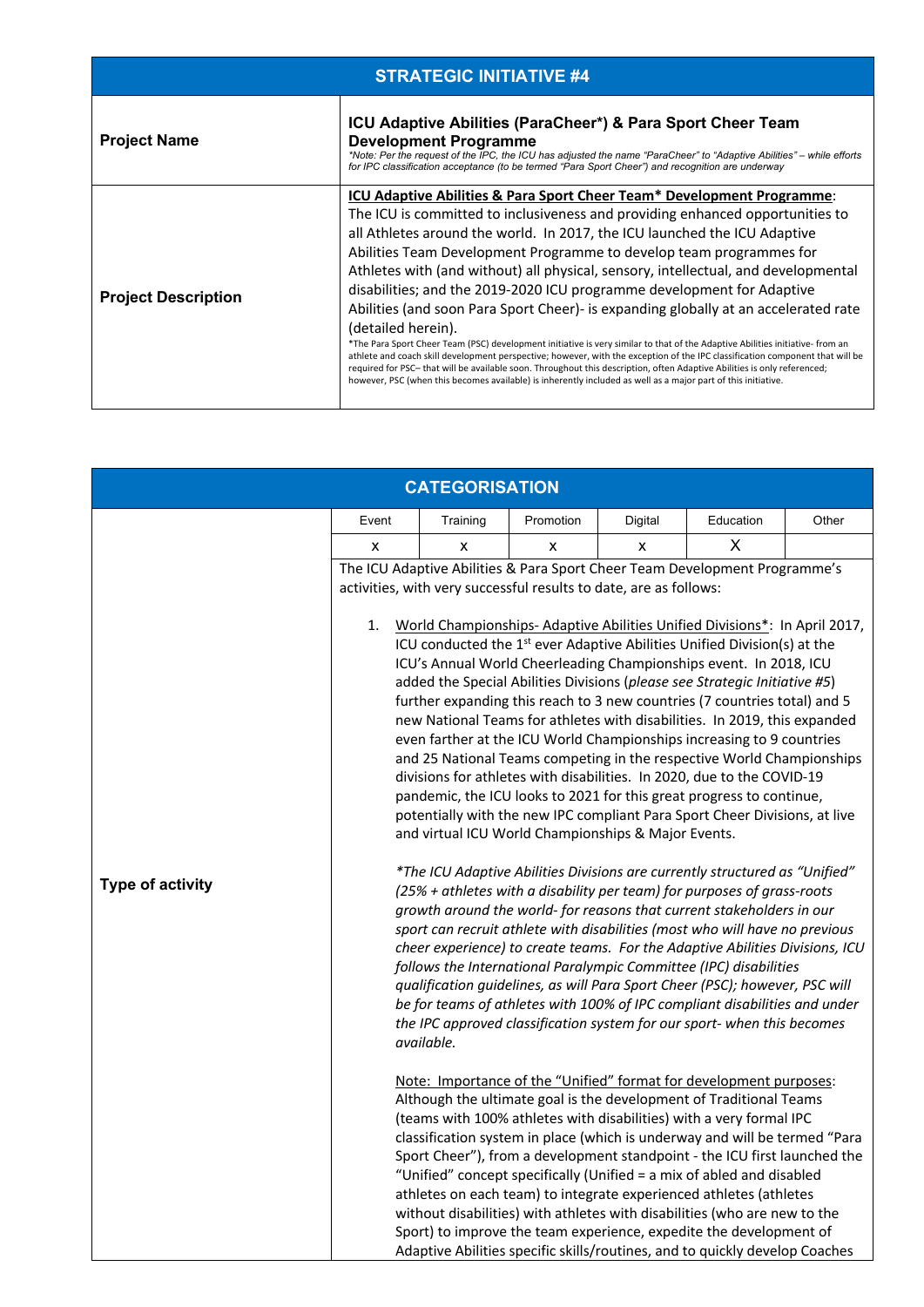|                     |       | quicker programme expansion.                 |       |          | (those on a team) to create new Teams with disabilities globally, for                                                                                                                                                                                                                                                                                                                                                                                                                                                                                                                                                                                                                                                                                                                                                               |                    |
|---------------------|-------|----------------------------------------------|-------|----------|-------------------------------------------------------------------------------------------------------------------------------------------------------------------------------------------------------------------------------------------------------------------------------------------------------------------------------------------------------------------------------------------------------------------------------------------------------------------------------------------------------------------------------------------------------------------------------------------------------------------------------------------------------------------------------------------------------------------------------------------------------------------------------------------------------------------------------------|--------------------|
|                     |       | over 20 nations.                             |       |          | Looking to 2021 (and successful results in 2017 to date), the ICU is<br>intending to host the 4th World Cheerleading Championships for Adaptive<br>Abilities (and potentially Para Sport Cheer) with interest now expanded to                                                                                                                                                                                                                                                                                                                                                                                                                                                                                                                                                                                                       |                    |
|                     | 2.    |                                              |       |          | ICU Medallion Coaches Education Courses- Inclusion of Adaptive Abilities<br>Team Training: With the successful launch of the ICU World<br>Championships Divisions for disabled Athletes- and the raised profile of<br>Adaptive Abilities throughout the world; the ICU has included Adaptive<br>Abilities Coaches Training within the ICU Medallion Coaches Education<br>Programme to further compliment the project. NEW: Development is<br>currently underway for a video glossary section including skills designed<br>specifically for ICU Adaptive Abilities divisions has been launched in 2019<br>to further assist with global programme growth in 2019, 2020 and<br>beyond. Note: When available Para Sport Cheer Classification training will<br>also be included into the Medallion Coaches Education Course curriculum. |                    |
|                     | 3.    | beyond.                                      |       |          | ICU Adaptive Abilities Team Workshops: With a significant number of ICU<br>Adaptive Abilities Workshops already conducted in Europe, the Americas,<br>Oceania, Asia and Africa (2017-2019), following the COVID-19 pandemic<br>ICU plans to continue these in-person workshops/training on 5 continents<br>again as soon as ICU is able. Through the ICU Medallion Coaches<br>Programme (in person or virtual or by hybrid format), the ICU intends to<br>establish a growing network of these workshops in 2019, 2020 and                                                                                                                                                                                                                                                                                                          |                    |
|                     | 4.    |                                              |       |          | ICU Continental, Regional and National Championships - Adaptive<br>Abilities Divisions: Following the on-going success of the ICU World<br>Championships with Adaptive Abilities Unified Divisions, the ICU is<br>encouraging its NFs to introduce (if not already) Adaptive Abilities<br>Divisions at National and Regional Championships. Currently underway,<br>ICU's Continental Championships (Europe, Asia & Pan-American) now<br>include Adaptive Abilities Divisions at these respective Championships.                                                                                                                                                                                                                                                                                                                     |                    |
|                     | Youth | Women                                        | Elite | Master's | Administrators                                                                                                                                                                                                                                                                                                                                                                                                                                                                                                                                                                                                                                                                                                                                                                                                                      | Other              |
| <b>Target group</b> | x     | x<br>the success of this and all programmes. | X.    | x        | x<br>The ICU Adaptive Abilities & Para Sport Cheer Team Development Programme is<br>targeted for all groups (with and without disabilities) including but not limited to<br>athletes/teams in the Youth, Senior, Masters Categories; Beginner to Elite levels,<br>including all sectors - Club, All Star, Recreational, Professional and/or Scholastic.<br>Women are estimated to comprise of 85% of the Cheerleading population<br>(athletes, coaches, officials), and therefore are a significant demographic of ICU's<br>target group. Additionally, Administrators are vital, as a target group as well, to<br>assist in distribution and implementation of the programme to assure it is made<br>available in all regions of the world. Administrators and their support are critical to                                       | <b>All Sectors</b> |

| <b>SCOPE OF THE PROJECT</b> |                                                                                                                                                                                                                                                                                                                                                                                                                                                                                                                          |  |  |  |
|-----------------------------|--------------------------------------------------------------------------------------------------------------------------------------------------------------------------------------------------------------------------------------------------------------------------------------------------------------------------------------------------------------------------------------------------------------------------------------------------------------------------------------------------------------------------|--|--|--|
| Vision/Main objective(s)    | The main vision/purpose of the ICU Adaptive Abilities & Para Sport Cheer Team<br>Development Programme is reach and include all interested Athletes into our<br>Sport-Athletes with and without disabilities. The ICU also views this project as a<br>wonderful opportunity to further educate our Sport's stakeholders regarding the<br>world of disabilities - so together we can all continue to improve on and further<br>implement programmes that highlight the many benefits that Sport provides to<br>the world. |  |  |  |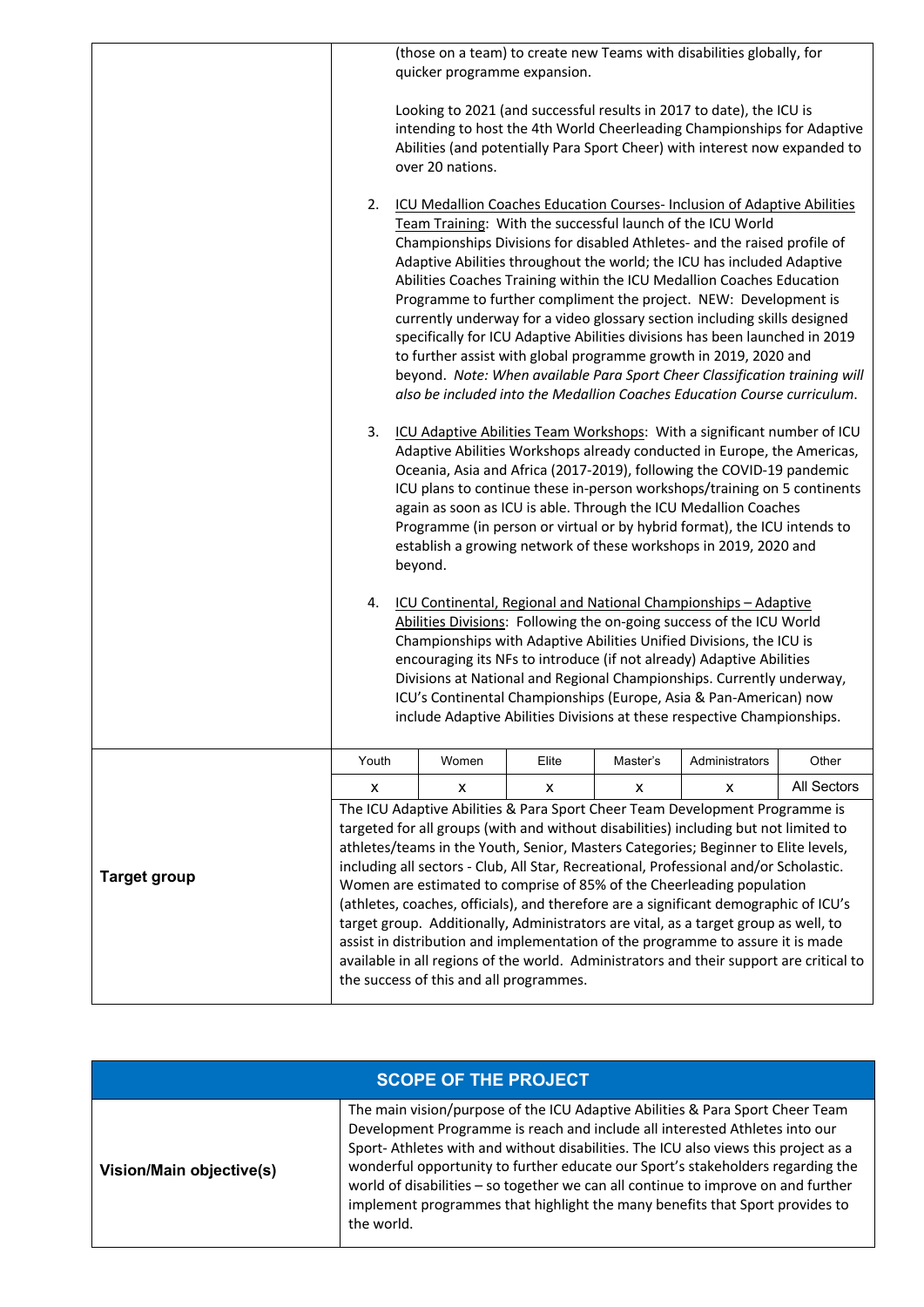| <b>Partnerships</b> | In addition to encouraging the ICU NFs to work in collaboration with local and<br>national Paralympic, Special Olympic and Disability organisations - enhanced by<br>ICU's MOU with Special Olympic International (SOI)- see initiative #5. ICU is also<br>in discussion with the International Paralympic Committee (IPC) for approval of a<br>proposed Classification System as well as collaboration and guidance.                                                                                                                                                                                                                                                                                                                                                                                                                                                                                                                                                                                                                                                                                                                                                                                                                                                                    |
|---------------------|------------------------------------------------------------------------------------------------------------------------------------------------------------------------------------------------------------------------------------------------------------------------------------------------------------------------------------------------------------------------------------------------------------------------------------------------------------------------------------------------------------------------------------------------------------------------------------------------------------------------------------------------------------------------------------------------------------------------------------------------------------------------------------------------------------------------------------------------------------------------------------------------------------------------------------------------------------------------------------------------------------------------------------------------------------------------------------------------------------------------------------------------------------------------------------------------------------------------------------------------------------------------------------------|
| <b>Action plan</b>  | The ICU Adaptive Abilities Team Development Programme Action Plan is to<br>continue promotion and operations of the ICU World Cheerleading<br>Championships Adaptive Abilities Divisions & soon- Para Sport Cheer Divisions;<br>with the added purpose to drive these divisions into ICU's Continental, Regional<br>and National Championships. Additionally, the ICU will continue to promote<br>programme development through the ICU Medallion Coaches Education courses<br>(in person, virtually and in hybrid formats), as well as through Adatpive Abilities &<br>Para Sport Cheer workshops (when able) around the world.<br>Milestones will include continued growth in participation of ICU's World<br>Championships Adaptive Abilities Divisions by 2021 (goal= minimum 12 nations,<br>30 Adaptive Abilities National Teams); the continuation of addition of Adaptive<br>Abilities Divisions to all Continental Championships; continuation of Adaptive<br>Abilities programme education via the ICU Medallion Coaches Programme<br>(digitally/virtually and via classroom, practical training- when possible) - on all<br>continents. And, by 2021, ICU will add Para Sport Cheer (IPC Classification<br>Compliant) Divisions in its event and education programmes as well. |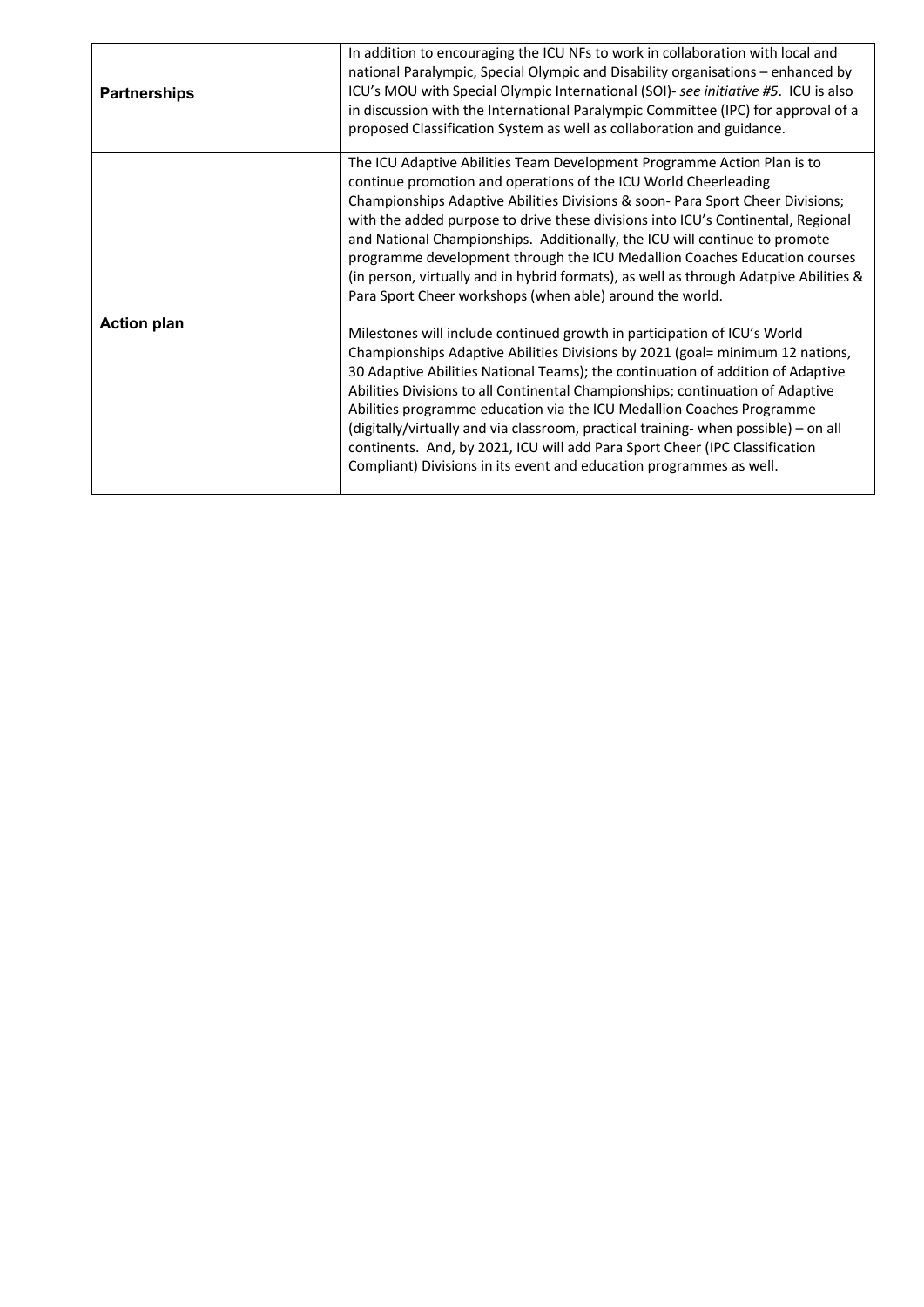| <b>STRATEGIC INITIATIVE #5</b> |                                                                                                                                                                                                                                                                                                                                                                                                                                                                                                                                                                                                                                                                                                                                                                                                                                                                                                                                                                                                                                                                                                                                                                                                                                                                                      |  |  |  |
|--------------------------------|--------------------------------------------------------------------------------------------------------------------------------------------------------------------------------------------------------------------------------------------------------------------------------------------------------------------------------------------------------------------------------------------------------------------------------------------------------------------------------------------------------------------------------------------------------------------------------------------------------------------------------------------------------------------------------------------------------------------------------------------------------------------------------------------------------------------------------------------------------------------------------------------------------------------------------------------------------------------------------------------------------------------------------------------------------------------------------------------------------------------------------------------------------------------------------------------------------------------------------------------------------------------------------------|--|--|--|
| <b>Project Name</b>            | <b>ICU Special Abilities/Special Olympics Team Development Programme</b>                                                                                                                                                                                                                                                                                                                                                                                                                                                                                                                                                                                                                                                                                                                                                                                                                                                                                                                                                                                                                                                                                                                                                                                                             |  |  |  |
| <b>Project Description</b>     | <b>ICU Special Abilities/Special Olympics Team Development Programme:</b> The ICU<br>is committed to inclusiveness and providing enhanced opportunities to all Athletes<br>around the world. In 2017, ICU launched the ICU Special Abilities Team<br>Development Programme to develop team programmes & events for Athletes<br>specifically with (and without) intellectual disabilities. In 2018 (noted below), ICU<br>signed an MOU with Special Olympics International (SOI) and in partnership, ICU is<br>working closely with SOI and their global programmes to grow Special Olympics<br>specific Cheer Teams following the same development trajectory of Special<br>Abilities*. (Details of this initiative is enclosed herein.)<br>*Note: ICU's Special Abilities (SA) Divisions (introduced prior to the ICU-SOI MOU) are essentially the same as the Special<br>Olympics (SO) Divisions, with the exception that SO Division teams are approved by their local SO programme; whereas, SA<br>Divisions might not yet be SO recognised. To maintain overall momentum, ICU (and as agreed by SOI) has retained its SA<br>divisions to provide a development platform for SA teams should their local SO programme not accept Cheer as one of its<br>recognised local sports. |  |  |  |

|                  |          | <b>CATEGORISATION</b>                             |                                                                   |         |                                                                                                                                                                                                                                                                                                                                                                                                                                                                                                                                                                                                                                                                                                                                                                                                                                                                                                                                                                                                                                                                                                                                                                                                                                                                                                                                                                                                                                                                                                                                                                                                                                                                                                                                                                                                                                                                                                                                                                                                                                                                                                                                                                                                                                                                                                            |       |
|------------------|----------|---------------------------------------------------|-------------------------------------------------------------------|---------|------------------------------------------------------------------------------------------------------------------------------------------------------------------------------------------------------------------------------------------------------------------------------------------------------------------------------------------------------------------------------------------------------------------------------------------------------------------------------------------------------------------------------------------------------------------------------------------------------------------------------------------------------------------------------------------------------------------------------------------------------------------------------------------------------------------------------------------------------------------------------------------------------------------------------------------------------------------------------------------------------------------------------------------------------------------------------------------------------------------------------------------------------------------------------------------------------------------------------------------------------------------------------------------------------------------------------------------------------------------------------------------------------------------------------------------------------------------------------------------------------------------------------------------------------------------------------------------------------------------------------------------------------------------------------------------------------------------------------------------------------------------------------------------------------------------------------------------------------------------------------------------------------------------------------------------------------------------------------------------------------------------------------------------------------------------------------------------------------------------------------------------------------------------------------------------------------------------------------------------------------------------------------------------------------------|-------|
|                  | Event    | Training                                          | Promotion                                                         | Digital | Education                                                                                                                                                                                                                                                                                                                                                                                                                                                                                                                                                                                                                                                                                                                                                                                                                                                                                                                                                                                                                                                                                                                                                                                                                                                                                                                                                                                                                                                                                                                                                                                                                                                                                                                                                                                                                                                                                                                                                                                                                                                                                                                                                                                                                                                                                                  | Other |
|                  | X        | X                                                 | x                                                                 | X       | X                                                                                                                                                                                                                                                                                                                                                                                                                                                                                                                                                                                                                                                                                                                                                                                                                                                                                                                                                                                                                                                                                                                                                                                                                                                                                                                                                                                                                                                                                                                                                                                                                                                                                                                                                                                                                                                                                                                                                                                                                                                                                                                                                                                                                                                                                                          |       |
| Type of activity | 1.<br>2. | (now re-scheduled for 2021).<br>global expansion. | activities, with very successful results to date, are as follows: |         | The ICU Special Abilities/Special Olympics Team Development Programme's<br>World Championships- Special Abilities & Special Olympics Traditional and<br>Unified Divisions*: In April 2017, ICU conducted the 1st ever Adaptive<br>Abilities (ParaCheer) Unified Division(s) at the ICU's Annual 2017 World<br>Cheerleading Championships event-that included 1 Special Abilities Team<br>(a team with intellectual disabilities) from Costa Rica. In 2018, ICU<br>introduced new divisions, Special Abilities Unified & Traditional Divisions,<br>Specifically designed for athletes with and without intellectual disabilities-<br>expanding this to 6 Special Abilities National Teams from 5 nations. In<br>2019, following an MOU with Special Olympics International (SOI), the ICU<br>added the Special Olympics Divisions further expanding participation by<br>athlete with intellectual disabilities to 14 National Teams from 7 Nations.<br>Over 20 Nations have expressed interest to send SA & SO Teams in 2020<br>*The ICU Special Abilities/Special Olympics Divisions included divisions<br>with BOTH the "Unified" format (50% + athletes with a disability per<br>team/1:1 ratio for SO Divisions specifically) and the "Traditional" format<br>(teams with 100% athletes with an intellectual disability) as well.<br>Note: Importance of the "Unified" format for development purposes:<br>Although the ultimate goal is the development of Traditional Teams<br>(teams with 100% athletes with intellectual disabilities) is very common<br>and well developed in the ICU World Championships and with many<br>nations around the world, SOI equally views the importance of the<br>additional "Unified" Division teams (Unified = a mix of abled and disabled<br>athletes on each team) to improve the team experience, expedite the<br>development of Special Abilities/Special Olympics athletes' & teams'<br>specific skills/routines, as well as to quickly develop future Coaches (via<br>athletes on a Unified Team) to create new SA/SO Teams and quicker<br>Special Olympics International (SOI) Memorandum of Understanding<br>(MOU): On 24 April 2018, the ICU and SOI signed an MOU to formalize<br>the relationship between the two (2) organisations making Cheerleading |       |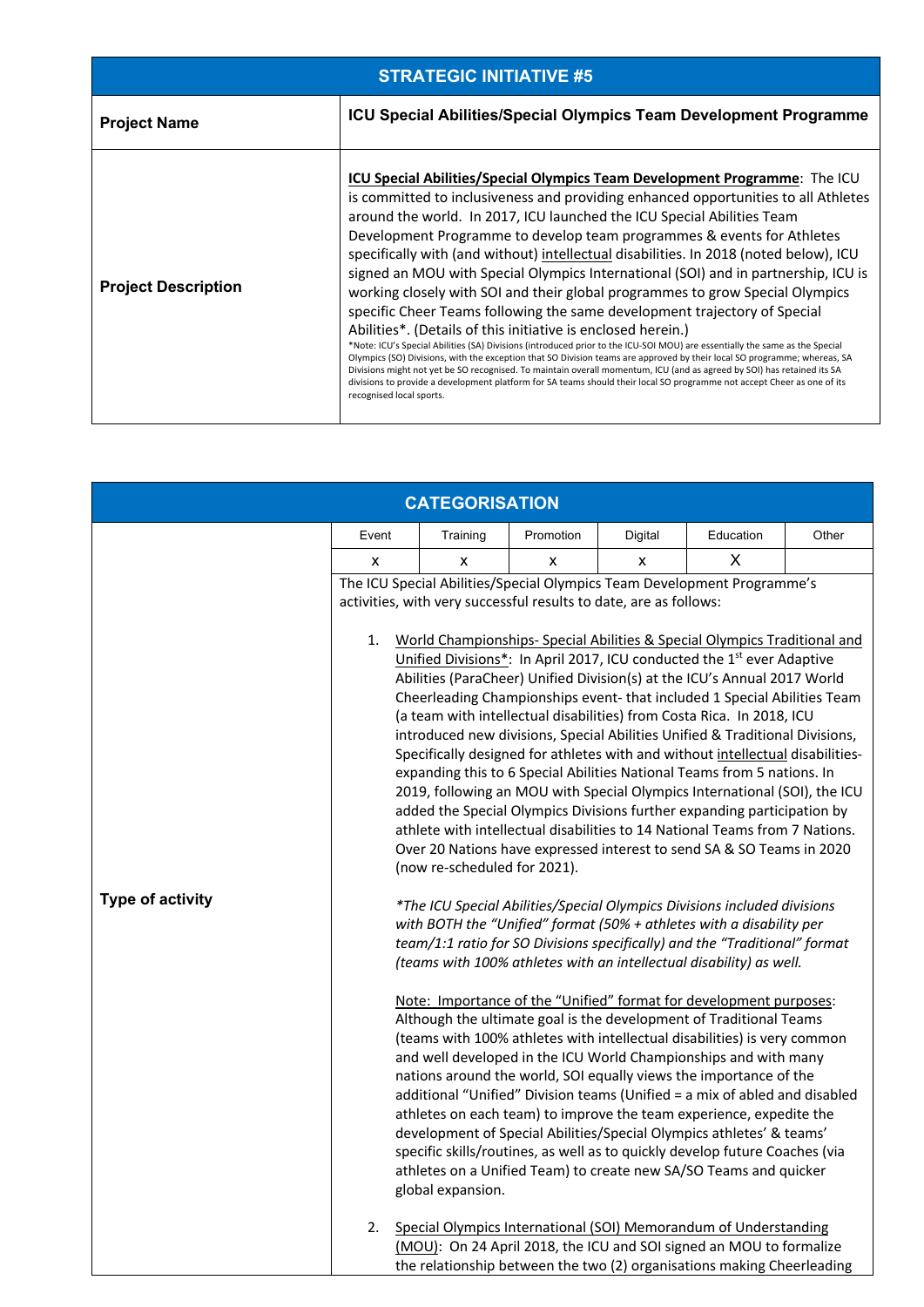|                     | 3.    |                |                                     |          | an official sport within the SOI organisation, and ICU an official partner of<br>the Special Olympics within this effort. Per the agreement, the ICU has<br>worked closely with SOI and has written & established technical rules<br>specifically for Special Olympics Cheer (based on ICU's existing Special<br>Abilities Divisions) that was approved by SOI in February 2019. This<br>important milestone places ICU's Cheer rules and sport development<br>initiative into SOI's deck of sport rules and guidelines for 172 countries<br>with the potential to add competition opportunities in SOI's 100,000<br>events held each year. (see #3 & #4 for further developments)<br>Special Olympics Recognised Sport & SOI events: Based on the work<br>(rules/criteria development & competition demonstrations) between ICU<br>and SOI since the MOU signing on 24 April 2018, SOI formally recognised<br>Cheer as a Recognised Sport into the SOI family on 14 March 2019 &<br>included Cheer as a Demonstration Sport at the Special Olympics World<br>Games in Abu Dhabi, UAE in March 2019. With the SOI 2019 Cheer<br>recognition an important milestone, Cheer has now been accepted to be<br>an official Sport at the 2022 Special Olympics World Games (Orlando<br>2022) and Cheer is bidding to be a Demonstration Sport at the Special<br>Olympics World Games Berlin 2023- further raising the profile of our Sport<br>in the SOI Family (172 countries). These important developments are<br>critical as this will further accelerate collaboration between ICU's 116<br>National Federations and SOI's 172 chapters around the world. |             |
|---------------------|-------|----------------|-------------------------------------|----------|---------------------------------------------------------------------------------------------------------------------------------------------------------------------------------------------------------------------------------------------------------------------------------------------------------------------------------------------------------------------------------------------------------------------------------------------------------------------------------------------------------------------------------------------------------------------------------------------------------------------------------------------------------------------------------------------------------------------------------------------------------------------------------------------------------------------------------------------------------------------------------------------------------------------------------------------------------------------------------------------------------------------------------------------------------------------------------------------------------------------------------------------------------------------------------------------------------------------------------------------------------------------------------------------------------------------------------------------------------------------------------------------------------------------------------------------------------------------------------------------------------------------------------------------------------------------------------------------------------------------------------------------------------|-------------|
|                     |       |                |                                     |          | 4. ICU Medallion Coaches Education Courses-Inclusion of Special Abilities &<br>Special Olympics Team Training: With the successful launch of the ICU<br>World Championships Divisions for Athletes with intellectual disabilities -<br>and the raised profile of Special Abilities & Special Olympics Teams<br>throughout the world; the ICU has included Special Abilities Coaches<br>Training within the ICU Medallion Coaches Education Programme to<br>further compliment the project. Additionally- in collaboration, but slightly<br>different, ICU and SOI are soon to launch (completely virtual but<br>adaptable to in-person sessions when we are able) an SOI Cheer coach<br>specific technical training course within the SOI sports network in multiple<br>languages. We trust this will reach thousands of coaches (new and<br>experienced coaches) immediately- allowing the ICU and SOI to<br>successfully and safely expand more SO Cheer programmes in all<br>countries around the world. NEW: Reflective of the Adaptive Abilities<br>advancements, development is also currently underway for a video<br>glossary section including skills designed specifically for Special Abilities &<br>Special Olympics Teams to further assist with global programme growth.                                                                                                                                                                                                                                                                                                                                                                  |             |
|                     | 5.    |                | workshops in 2019, 2020 and beyond. |          | ICU Special Ability & Special Olympics Team Workshops: With a number<br>of 2017-2019 successful Special Abilities Workshops already conducted in<br>Europe, the Americas, Africa, Oceania and Asia, ICU intends to continue<br>these workshops (virtually) and (following the COVID pandemic) in person<br>in all 5 continents - to further establish this growing network of these                                                                                                                                                                                                                                                                                                                                                                                                                                                                                                                                                                                                                                                                                                                                                                                                                                                                                                                                                                                                                                                                                                                                                                                                                                                                     |             |
|                     | 6.    | Championships. |                                     |          | ICU Continental, Regional and National Championships - ICU Special<br>Abilities & Special Olympics Divisions: Following the success of the on-<br>going ICU World Championships with Special Abilities & Special Olympics<br>Divisions, the ICU is encouraging its NFs to introduce (if not already) these<br>Divisions at National & Regional Championships. Currently underway,<br>ICU's Continental Championships (Europe, Asia & Pan-American) now<br>include Special Abilities & Special Olympics Divisions at these respective                                                                                                                                                                                                                                                                                                                                                                                                                                                                                                                                                                                                                                                                                                                                                                                                                                                                                                                                                                                                                                                                                                                    |             |
|                     | Youth | Women          | Elite                               | Master's | Administrators                                                                                                                                                                                                                                                                                                                                                                                                                                                                                                                                                                                                                                                                                                                                                                                                                                                                                                                                                                                                                                                                                                                                                                                                                                                                                                                                                                                                                                                                                                                                                                                                                                          | Other       |
|                     | X     | x              | x                                   | x        | x                                                                                                                                                                                                                                                                                                                                                                                                                                                                                                                                                                                                                                                                                                                                                                                                                                                                                                                                                                                                                                                                                                                                                                                                                                                                                                                                                                                                                                                                                                                                                                                                                                                       | All Sectors |
| <b>Target group</b> |       |                |                                     |          | The ICU Special Abilities/Special Olympic Team Development Programme is<br>targeted for all groups (with and without intellectual disabilities) including but not<br>limited to athletes/teams in the Youth, Senior, Masters Categories; Beginner to<br>Elite levels, including all sectors - Club, All Star, Recreational, Professional and/or                                                                                                                                                                                                                                                                                                                                                                                                                                                                                                                                                                                                                                                                                                                                                                                                                                                                                                                                                                                                                                                                                                                                                                                                                                                                                                         |             |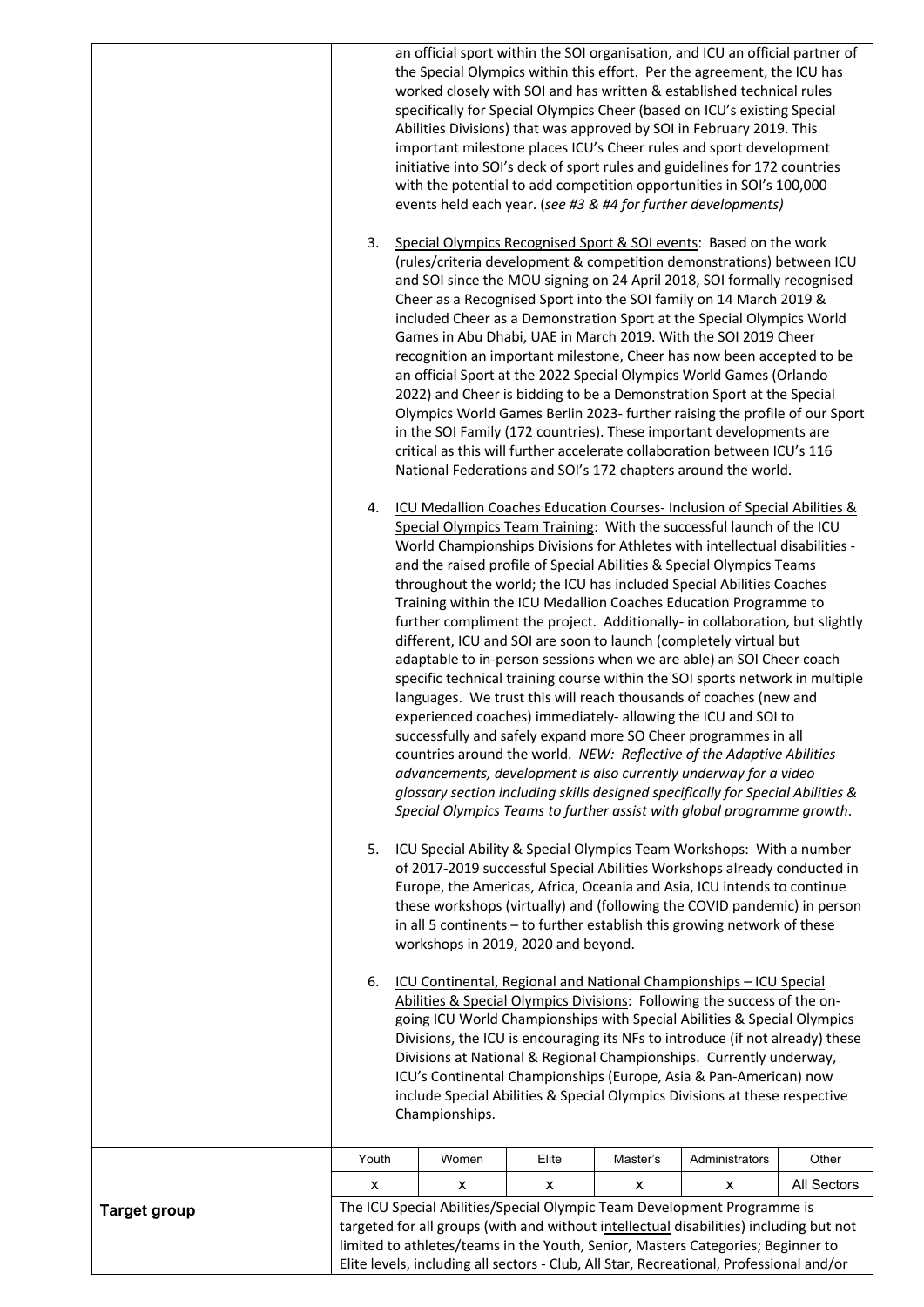| Scholastic. Women are estimated to comprise of 85% of the Cheerleading          |
|---------------------------------------------------------------------------------|
| population (athletes, coaches, officials), and therefore are a significant      |
| demographic of ICU's target group. Additionally, Administrators are vital, as a |
| target group as well, to assist in distribution and implementation of the       |
| programme to assure it is made available in all regions of the world.           |
| Administrators and their support are critical to the success of this and all    |
| programmes.                                                                     |
|                                                                                 |

|                          | <b>SCOPE OF THE PROJECT</b>                                                                                                                                                                                                                                                                                                                                                                                                                                                                                                                                                                                                                                                                                                                                                                                                                                                                                                                                                                                                                                                                                                                                                          |
|--------------------------|--------------------------------------------------------------------------------------------------------------------------------------------------------------------------------------------------------------------------------------------------------------------------------------------------------------------------------------------------------------------------------------------------------------------------------------------------------------------------------------------------------------------------------------------------------------------------------------------------------------------------------------------------------------------------------------------------------------------------------------------------------------------------------------------------------------------------------------------------------------------------------------------------------------------------------------------------------------------------------------------------------------------------------------------------------------------------------------------------------------------------------------------------------------------------------------|
| Vision/Main objective(s) | The main vision/purpose of the ICU Special Abilities/Special Olympics Team<br>Development Programme is to reach and to include all interested Athletes into<br>our Sport-Athletes with and without intellectual disabilities. The ICU also views<br>this project as a wonderful opportunity to further educate our Sport's<br>stakeholders regarding the world of intellectual disabilities $-$ so together we can<br>all continue to improve on and further implement programmes that highlight the<br>many benefits that Sport provides to the world.                                                                                                                                                                                                                                                                                                                                                                                                                                                                                                                                                                                                                              |
| <b>Partnerships</b>      | In addition to encouraging the ICU NFs to work in collaboration with local and<br>national Paralympic, Special Olympic and Disability organisations - enhanced by<br>ICU's MoU with Special Olympic International (SOI). ICU is also in discussion with<br>the International Paralympic Committee (IPC) for collaboration, recognition, and<br>guidance.                                                                                                                                                                                                                                                                                                                                                                                                                                                                                                                                                                                                                                                                                                                                                                                                                             |
| <b>Action plan</b>       | The ICU Special Abilities/Special Olympics Team Development Programme Action<br>Plan is to continue promotion and operations of the ICU World Cheerleading<br>Championships Special Abilities/Special Olympics Divisions; drive these divisions<br>into ICU's Continental, Regional and National Championships; further promote<br>programme development through the ICU Medallion Coaches Education courses<br>& Special Olympics specific courses (in virtual, in-person and in hybrid formats), as<br>well as through Special Abilities/Special Olympics workshops around the world<br>when we are able.<br>Milestones will include continued growth in participation of ICU's World<br>Championships Special Abilities/Special Olympics Divisions (goal= minimum 12<br>nations, 20 Special Abilities/Special Olympics National Teams); the continuation<br>of Special Abilities/Special Olympics to all Continental Championships;<br>continuation of Special Abilities/Special Olympics programme education via<br>workshops, Special Olympics specific courses & the ICU Medallion Coaches<br>Programme (in virtual, in-person and in hybrid formats) - on/for all continents. |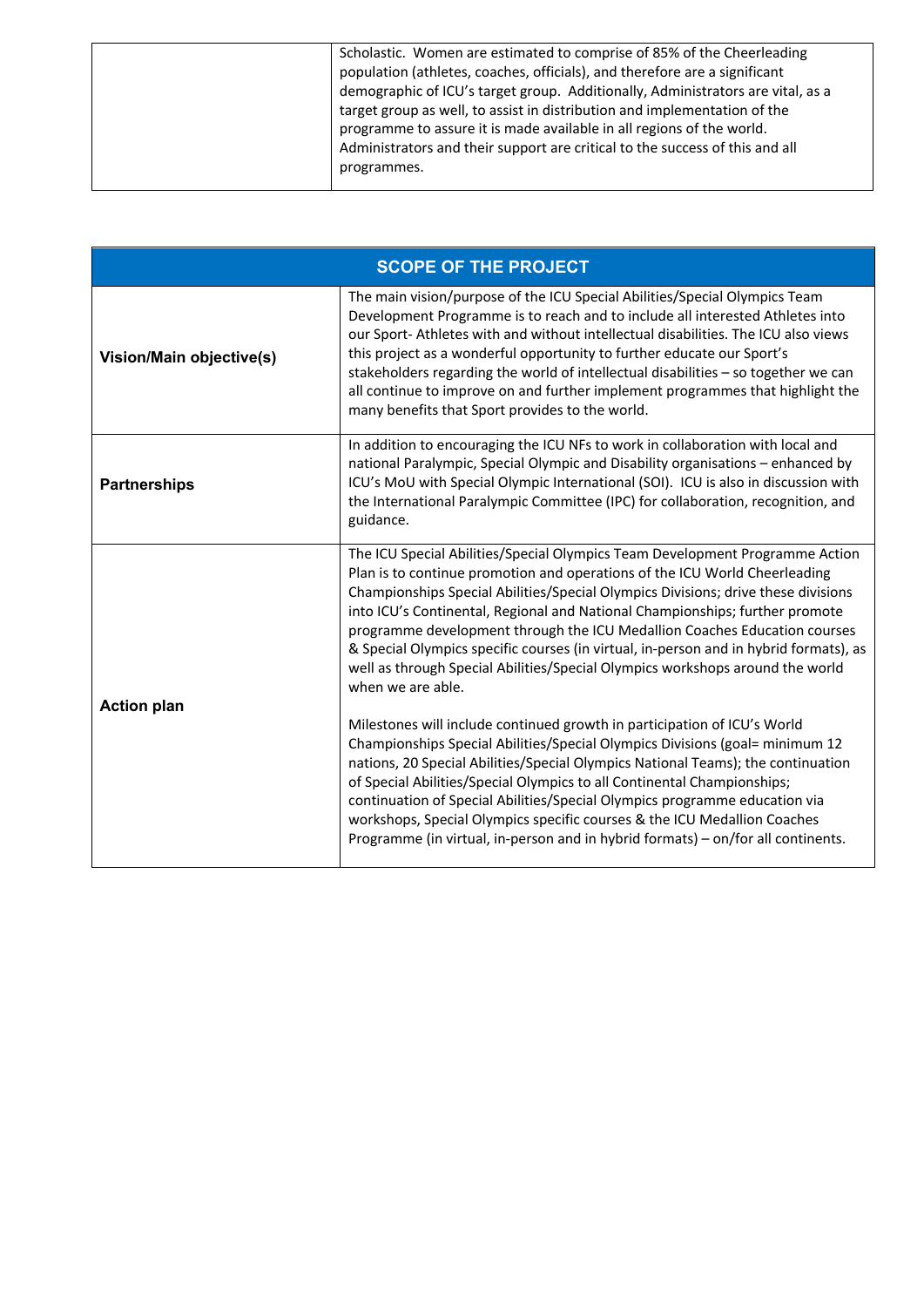| <b>STRATEGIC INITIATIVE #6</b> |                                                                                                                                                                                                                                                                                                                                                                                                                                                                                                                                                                                                                                                                                                                                                                                                                                                                                                                                                                                                                                                                                                                                                                                                                                                                                                                                                                                                              |  |  |  |  |
|--------------------------------|--------------------------------------------------------------------------------------------------------------------------------------------------------------------------------------------------------------------------------------------------------------------------------------------------------------------------------------------------------------------------------------------------------------------------------------------------------------------------------------------------------------------------------------------------------------------------------------------------------------------------------------------------------------------------------------------------------------------------------------------------------------------------------------------------------------------------------------------------------------------------------------------------------------------------------------------------------------------------------------------------------------------------------------------------------------------------------------------------------------------------------------------------------------------------------------------------------------------------------------------------------------------------------------------------------------------------------------------------------------------------------------------------------------|--|--|--|--|
| <b>Project Name</b>            | <b>ICU Masters Development Programme</b>                                                                                                                                                                                                                                                                                                                                                                                                                                                                                                                                                                                                                                                                                                                                                                                                                                                                                                                                                                                                                                                                                                                                                                                                                                                                                                                                                                     |  |  |  |  |
| <b>Project Description</b>     | <b>ICU Masters Development Programme:</b> The ICU is committed to Agenda 2020<br>including the promotion of Sport and Active Society, and Cheerleading provides<br>an excellent platform to expand Athlete opportunities for athletes of all ages.<br>Although various Masters programmes for our Sport have been underway for a<br>number of decades within the Americas, Asia and Europe specifically- following<br>IOC provisional recognition in December 2016, the ICU has began to focus on<br>programmes development specifically for Athletes 30 years and older as well.<br>The span of this project includes creation and promotion of Cheer divisions and<br>discipline recommendations for specific age groups (for reasons of safety - and<br>successful implementation of Masters programmes), Masters Divisions education<br>and training- as well as Masters Event creation as a platform for Athletes<br>following their peak Sport years – to celebrate their on-going athletic<br>achievements. This significant project is a tremendous opportunity to reach<br>experienced Cheer athletes who may be beyond their peak years, and for current<br>Cheer Athletes - to provide a vision of future opportunities yet to come; and<br>additionally- potentially new athletes, beyond their peak years in Sport overall,<br>who may want to experience Cheerleading for the very first time. |  |  |  |  |

| <b>CATEGORISATION</b>   |                          |          |                                                                                                                                                                                                                                                                                                                                                                                                                                                                                                                                                                                                                                                                                                                                                                                                     |         |                                                                                                                                                                                                                                                                                                                                                                                                                                                                                                                                                                                                                                                                                                                                                                                                                                                                                                                                                                       |       |
|-------------------------|--------------------------|----------|-----------------------------------------------------------------------------------------------------------------------------------------------------------------------------------------------------------------------------------------------------------------------------------------------------------------------------------------------------------------------------------------------------------------------------------------------------------------------------------------------------------------------------------------------------------------------------------------------------------------------------------------------------------------------------------------------------------------------------------------------------------------------------------------------------|---------|-----------------------------------------------------------------------------------------------------------------------------------------------------------------------------------------------------------------------------------------------------------------------------------------------------------------------------------------------------------------------------------------------------------------------------------------------------------------------------------------------------------------------------------------------------------------------------------------------------------------------------------------------------------------------------------------------------------------------------------------------------------------------------------------------------------------------------------------------------------------------------------------------------------------------------------------------------------------------|-------|
|                         | Event                    | Training | Promotion                                                                                                                                                                                                                                                                                                                                                                                                                                                                                                                                                                                                                                                                                                                                                                                           | Digital | Education                                                                                                                                                                                                                                                                                                                                                                                                                                                                                                                                                                                                                                                                                                                                                                                                                                                                                                                                                             | Other |
|                         | X                        | X        | x                                                                                                                                                                                                                                                                                                                                                                                                                                                                                                                                                                                                                                                                                                                                                                                                   | X       | x                                                                                                                                                                                                                                                                                                                                                                                                                                                                                                                                                                                                                                                                                                                                                                                                                                                                                                                                                                     |       |
|                         | to date, are as follows: |          |                                                                                                                                                                                                                                                                                                                                                                                                                                                                                                                                                                                                                                                                                                                                                                                                     |         | The ICU Masters Development Programme activities, with very successful results                                                                                                                                                                                                                                                                                                                                                                                                                                                                                                                                                                                                                                                                                                                                                                                                                                                                                        |       |
| <b>Type of activity</b> | 1.<br>2.                 |          | ICU Medallion Coaches Education Courses- Inclusion of Masters Division<br>Team Training: With the successful launch of the ICU Masters Divisions at<br>various events around the world (see below), the ICU has included<br>Masters Division Coaches Training (recommendations for specific age<br>groups, including rules, score sheet and skill training) within the ICU<br>Medallion Coaches Education Programme as an educational component<br>within its own right, but also to generate awareness and promote the<br>programme to current Coaches (who also may have interest as Athletes) -<br>potentially creating new Masters teams globally, and further promoting<br>opportunities for Masters Athletes on all continents.<br>DHL (Dalsey, Hillbloom and Lynn) Employee Cheerleading and |         |                                                                                                                                                                                                                                                                                                                                                                                                                                                                                                                                                                                                                                                                                                                                                                                                                                                                                                                                                                       |       |
|                         |                          |          | including mutual social media promotion of the concept of<br>development of Masters programmes world wide.                                                                                                                                                                                                                                                                                                                                                                                                                                                                                                                                                                                                                                                                                          |         | Soccer/Football Continental Festival Championships & Workshops: In<br>2018, ICU began to collaborate with DHL on their continental<br>Cheerleading and Soccer/Football Continental Employee Festival "Cup"<br>Championships to assist DHL's existing effort underway to reward their<br>employees globally via the Sport of Cheerleading (and Soccer/Football)<br>competitions. Through the project, the ICU has been able to assist on<br>rules, scoring, and quality control for the DHL Cups - while also providing<br>beneficial Cheer technical education seminars for all DHL teams /<br>employees (traditionally the morning prior to their finals) to enhance their<br>training and education within our Sport. The collaboration has been an<br>excellent success- reaching over 30 nations to date on 3 continents;<br>Masters/"Working" athletes - drawing further interest for additional<br>training (e.g. the ICU Medallion Coaches Courses) to enhance |       |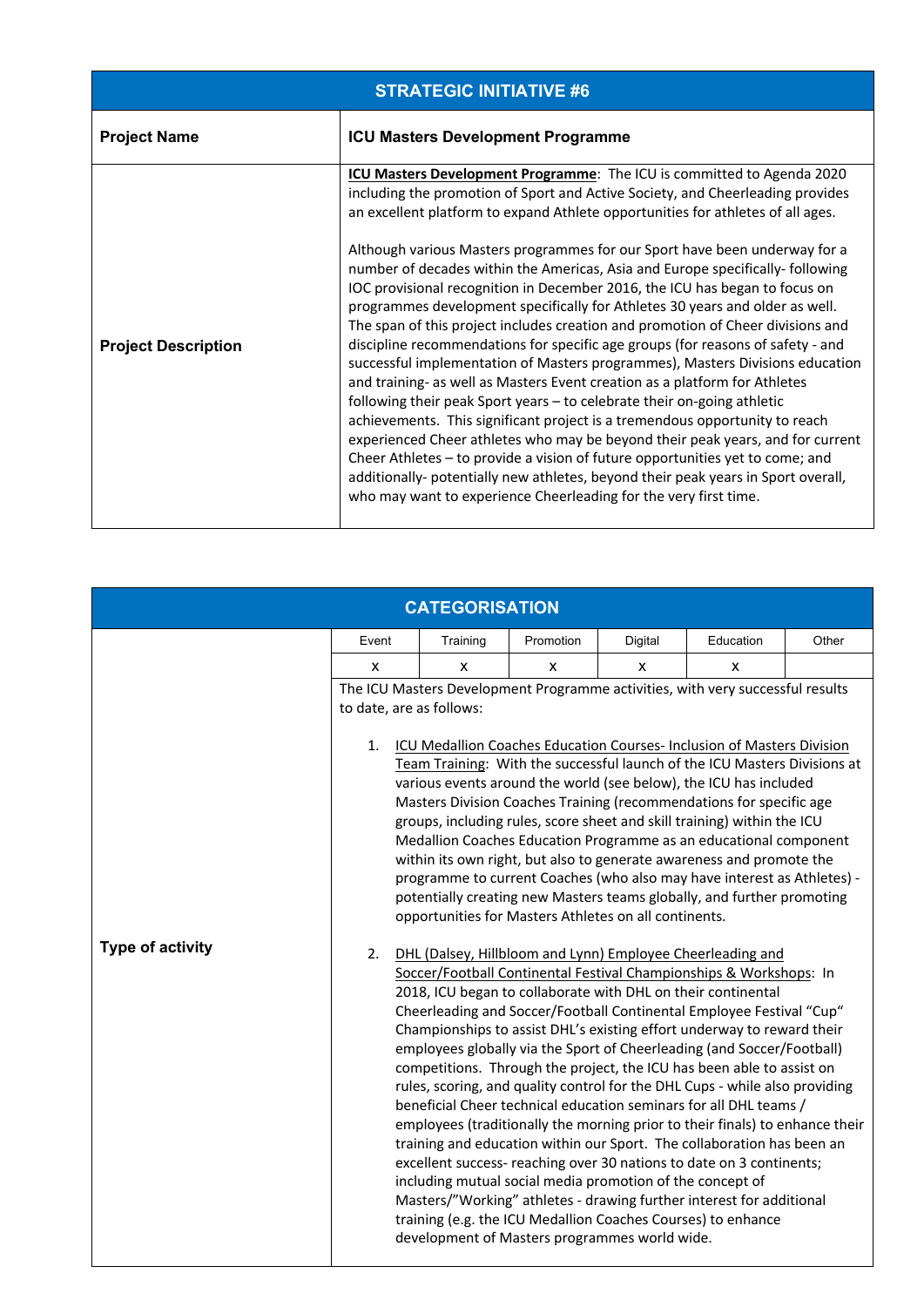| 3.    |       |       |                                         |                                   |                                                                                                                                                                                                                                                                                                                                                                                                                                                                                                                                                                                                                                                                                                                                                                                                                                                                                                                                                                                                                                                                                                                                                                                                                                                                                                                                                                                                                                                                                                                                                                                                                                                                                                                                                                                                                                                                                                                                                                                                                                                                                                                                                                                                                                                                                                                                                                                                                                                                                                                                                                                                                                                                                                                                                                                                                                                                                                                                                                                                                                                                                                                                                                                                                                                                                                                                                                   |
|-------|-------|-------|-----------------------------------------|-----------------------------------|-------------------------------------------------------------------------------------------------------------------------------------------------------------------------------------------------------------------------------------------------------------------------------------------------------------------------------------------------------------------------------------------------------------------------------------------------------------------------------------------------------------------------------------------------------------------------------------------------------------------------------------------------------------------------------------------------------------------------------------------------------------------------------------------------------------------------------------------------------------------------------------------------------------------------------------------------------------------------------------------------------------------------------------------------------------------------------------------------------------------------------------------------------------------------------------------------------------------------------------------------------------------------------------------------------------------------------------------------------------------------------------------------------------------------------------------------------------------------------------------------------------------------------------------------------------------------------------------------------------------------------------------------------------------------------------------------------------------------------------------------------------------------------------------------------------------------------------------------------------------------------------------------------------------------------------------------------------------------------------------------------------------------------------------------------------------------------------------------------------------------------------------------------------------------------------------------------------------------------------------------------------------------------------------------------------------------------------------------------------------------------------------------------------------------------------------------------------------------------------------------------------------------------------------------------------------------------------------------------------------------------------------------------------------------------------------------------------------------------------------------------------------------------------------------------------------------------------------------------------------------------------------------------------------------------------------------------------------------------------------------------------------------------------------------------------------------------------------------------------------------------------------------------------------------------------------------------------------------------------------------------------------------------------------------------------------------------------------------------------------|
| 4.    |       |       |                                         |                                   |                                                                                                                                                                                                                                                                                                                                                                                                                                                                                                                                                                                                                                                                                                                                                                                                                                                                                                                                                                                                                                                                                                                                                                                                                                                                                                                                                                                                                                                                                                                                                                                                                                                                                                                                                                                                                                                                                                                                                                                                                                                                                                                                                                                                                                                                                                                                                                                                                                                                                                                                                                                                                                                                                                                                                                                                                                                                                                                                                                                                                                                                                                                                                                                                                                                                                                                                                                   |
| 5.    |       |       |                                         |                                   |                                                                                                                                                                                                                                                                                                                                                                                                                                                                                                                                                                                                                                                                                                                                                                                                                                                                                                                                                                                                                                                                                                                                                                                                                                                                                                                                                                                                                                                                                                                                                                                                                                                                                                                                                                                                                                                                                                                                                                                                                                                                                                                                                                                                                                                                                                                                                                                                                                                                                                                                                                                                                                                                                                                                                                                                                                                                                                                                                                                                                                                                                                                                                                                                                                                                                                                                                                   |
|       |       |       |                                         |                                   |                                                                                                                                                                                                                                                                                                                                                                                                                                                                                                                                                                                                                                                                                                                                                                                                                                                                                                                                                                                                                                                                                                                                                                                                                                                                                                                                                                                                                                                                                                                                                                                                                                                                                                                                                                                                                                                                                                                                                                                                                                                                                                                                                                                                                                                                                                                                                                                                                                                                                                                                                                                                                                                                                                                                                                                                                                                                                                                                                                                                                                                                                                                                                                                                                                                                                                                                                                   |
| Youth | Women | Elite | Master's                                | Administrators                    | Other                                                                                                                                                                                                                                                                                                                                                                                                                                                                                                                                                                                                                                                                                                                                                                                                                                                                                                                                                                                                                                                                                                                                                                                                                                                                                                                                                                                                                                                                                                                                                                                                                                                                                                                                                                                                                                                                                                                                                                                                                                                                                                                                                                                                                                                                                                                                                                                                                                                                                                                                                                                                                                                                                                                                                                                                                                                                                                                                                                                                                                                                                                                                                                                                                                                                                                                                                             |
|       | x     | X     | x                                       | X                                 | All Sectors                                                                                                                                                                                                                                                                                                                                                                                                                                                                                                                                                                                                                                                                                                                                                                                                                                                                                                                                                                                                                                                                                                                                                                                                                                                                                                                                                                                                                                                                                                                                                                                                                                                                                                                                                                                                                                                                                                                                                                                                                                                                                                                                                                                                                                                                                                                                                                                                                                                                                                                                                                                                                                                                                                                                                                                                                                                                                                                                                                                                                                                                                                                                                                                                                                                                                                                                                       |
|       |       |       |                                         |                                   |                                                                                                                                                                                                                                                                                                                                                                                                                                                                                                                                                                                                                                                                                                                                                                                                                                                                                                                                                                                                                                                                                                                                                                                                                                                                                                                                                                                                                                                                                                                                                                                                                                                                                                                                                                                                                                                                                                                                                                                                                                                                                                                                                                                                                                                                                                                                                                                                                                                                                                                                                                                                                                                                                                                                                                                                                                                                                                                                                                                                                                                                                                                                                                                                                                                                                                                                                                   |
|       |       |       | the success of this and all programmes. | in the near future with the IMGA. | Addition of Masters Championships Club Divisions at Existing Events -<br>future inclusion at World/Continental Championships: The ICU and ICU<br>National Federation members/partners have added Masters specific<br>divisions at various Championships located within the Americas, Asia and<br>Europe- for developmental purposes- with the intent to launch Masters<br>Competition divisions at World & Continental Championships in the<br>future. In a low pressure & very enjoyable environment for the athletes,<br>the ICU is working to provide more competition & showcase opportunities<br>for Masters Athletes, with the idea to continually raise the profile of these<br>divisions - encouraging Masters participation and programme<br>development for our Athletes at the age of 30 and far beyond.<br>CSIT (Confédération Sportive Internationale Travailliste et<br>Amateur/International Workers & Amateurs in Sports Confederation) &<br>ICU Memorandum of Understanding (MOU): Since 2017, ICU and CSIT<br>held discussions regarding mutual collaboration to promote Cheerleading<br>opportunities (events, education, communication, etc.) for Workers and<br>Amateur Athletes throughout the world. The CSIT-ICU MOU was signed<br>on 12 July 2018 further promoting ICU-CSIT collaboration in promotion for<br>athletes of all "Working" ages; however, the ICU trusts the majority of the<br>athletes positively affected by this initiative will be Masters athletes.<br>CSIT World Sports Games 2019 & 2021 (WSG): ICU joined the Multi-Sport<br>Games for Workers and Amateur Athletes, the CSIT World Sports Games<br>2019 (WSG) in Tortosa, Catalonia, Spain in 2-7 July 2019 - a biennial<br>event- with lower participation than expected due to conflicts between<br>ICU's Spain NF and its Catalonia member. However, looking to the 2021<br>CSIT WSG in Italy in June 2021 - ICU/Cheer is looking forward to joining<br>many other sports once again - in this biennial event celebrating and<br>promoting health and physical activity for Workers and Amateur Athletes<br>of all ages; and the ICU trusts the majority of athletes positively affected<br>will be the Masters athletes for our Sport within the world.<br>Note: ICU has additionally held discussions with the International Masters<br>Games Association (IMGA); however, with the very recent acceptance of<br>ICU into the IOC family and IMGA's further request for more Masters<br>programme development for our Sport, the ICU anticipates a collaboration<br>The ICU Masters Development Programme is targeted for age groups at the age of<br>30 years, and far beyond (e.g. to the 80's, 90's, etc.); including skill levels of<br>Beginner to Elite levels, including nearly all sectors - Club, All Star, Recreational,<br>Professional and/or Scholastic (if applicable). Very similar to all age groups,<br>women are estimated to comprise of 85% of the Cheerleading population<br>(athletes, coaches, officials), and therefore are a significant demographic of ICU's<br>target group. Additionally, Administrators are vital, as a target group as well, to<br>assist in distribution and implementation of the programme to assure it is made<br>available in all regions of the world. Administrators and their support are critical to |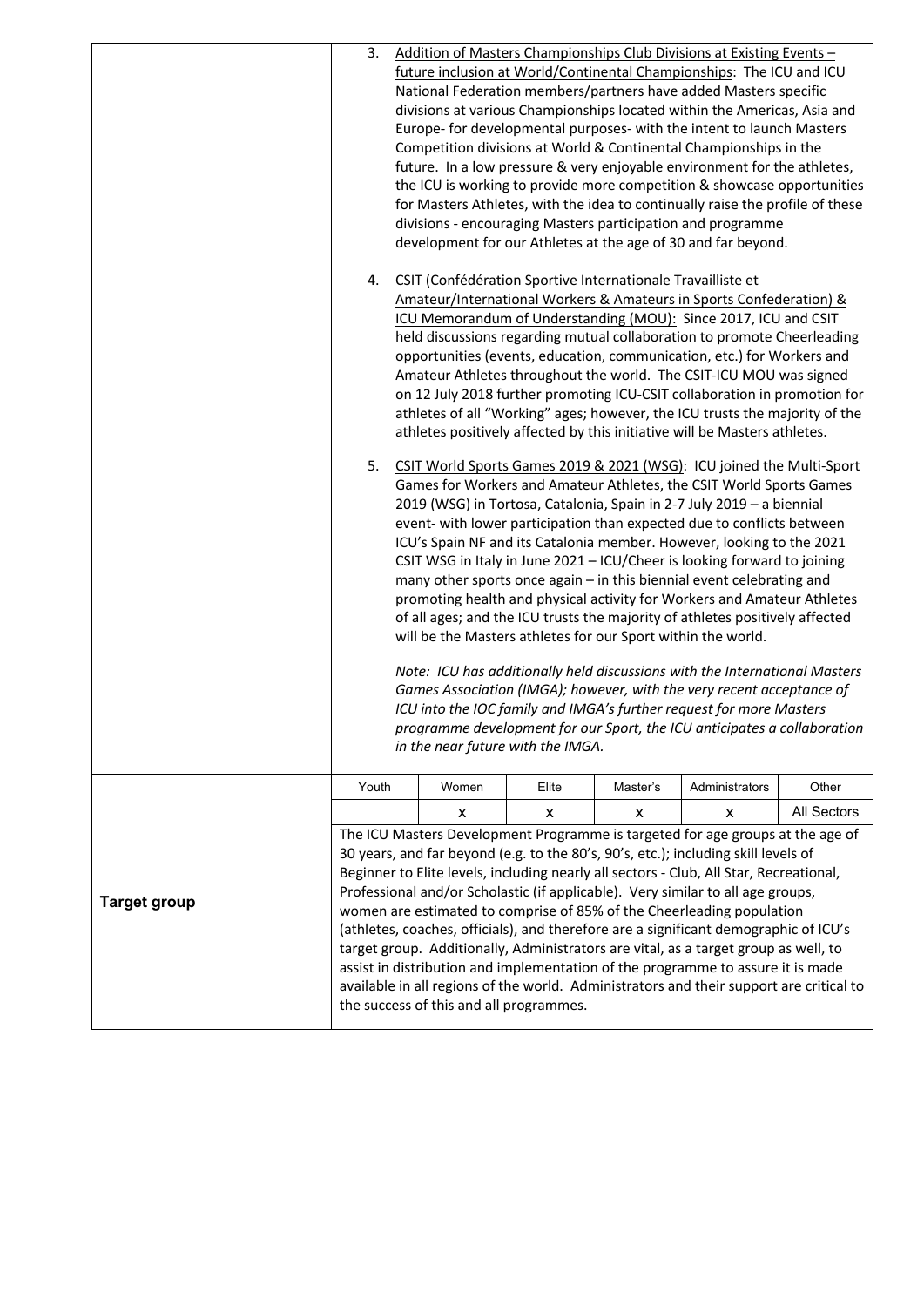|                          | <b>SCOPE OF THE PROJECT</b>                                                                                                                                                                                                                                                                                                                                                                                                                                                                                                                                                                                                                                                                                                                                                                                                                                                                                                                                                                                                                                                                                                                                                                                                                                                            |
|--------------------------|----------------------------------------------------------------------------------------------------------------------------------------------------------------------------------------------------------------------------------------------------------------------------------------------------------------------------------------------------------------------------------------------------------------------------------------------------------------------------------------------------------------------------------------------------------------------------------------------------------------------------------------------------------------------------------------------------------------------------------------------------------------------------------------------------------------------------------------------------------------------------------------------------------------------------------------------------------------------------------------------------------------------------------------------------------------------------------------------------------------------------------------------------------------------------------------------------------------------------------------------------------------------------------------|
| Vision/Main objective(s) | The main vision/purpose of the ICU Masters Development Programme is reach<br>and to include all interested Athletes- specifically beyond their peak years in<br>Sport, beginning at the age of 30 years and far beyond. This can include our<br>existing athletes who are beyond their age of peak performance but would like to<br>continue to be active within the Sport they love - enhancing a healthy and active<br>lifestyle of all years of life; and/or introduce Cheerleading to a new athlete<br>population, regardless of their age, who have never participated in our Sport, but<br>wanted to - providing the many benefits detailed herein. The ICU understands<br>that this is a population often forgotten in Sport; however, it is a large population.<br>ICU's commitment to the Masters development programme provides endless<br>opportunities to engage Masters athletes within our Sport to benefit by<br>participation - enriching this population's and their families' lives - while also<br>increasing the number of interested mature Stakeholders within our Sport as<br>well. Overall, the ICU Masters Development Programme Development<br>Programme has a great future, and the ICU looks forward to its on going and<br>important project development. |
| <b>Partnerships</b>      | In addition to encouraging the ICU NFs to work in collaboration with local,<br>national and continental Masters (and related) organisations, as detailed herein;<br>ICU works closely with DHL (Dalsey, Hillbloom and Lynn) for their Continental<br>Soccer/Football & Cheerleading Cup Festivals/Competitions for DHL Employees;<br>soon - the ICU anticipates a partnership with CSIT (Confédération Sportive<br>Internationale Travailliste et Amateur/International Workers & Amateurs in<br>Sports Confederation), and IMGA (International Masters Games Association) at a<br>timelime to the discretion of the IMGA as the ICU Masters programme develops.                                                                                                                                                                                                                                                                                                                                                                                                                                                                                                                                                                                                                       |
| <b>Action plan</b>       | The ICU Masters Development Programme Action Plan is to continue promotion<br>and operations of the Masters Divisions opportunities at competitions and events<br>around the world (including and not limited to the CSIT World Sports Games &<br>DHL Cups), with the plan to propose Masters Divisions at the World<br>Championships level following the end of COVID-19. To compliment this effort,<br>the ICU will further promote Masters programme development through the ICU<br>Medallion Coaches Education courses, as well as through Masters Divisions<br>workshops globally.<br>Milestones will include ICU inclusions in the 2021 CSIT World Sports Games; and<br>in addition to the DHL Cups and ICU NF/partner Masters Division events already<br>underway in 3 continents -add a 4 <sup>th</sup> continent in Oceania or Africa for 2021;<br>continuation of Masters Divisions programme education via the ICU Medallion<br>Coaches Programme- with the addition of 1 new Masters workshop location- in<br>Oceania or Africa as well.                                                                                                                                                                                                                                   |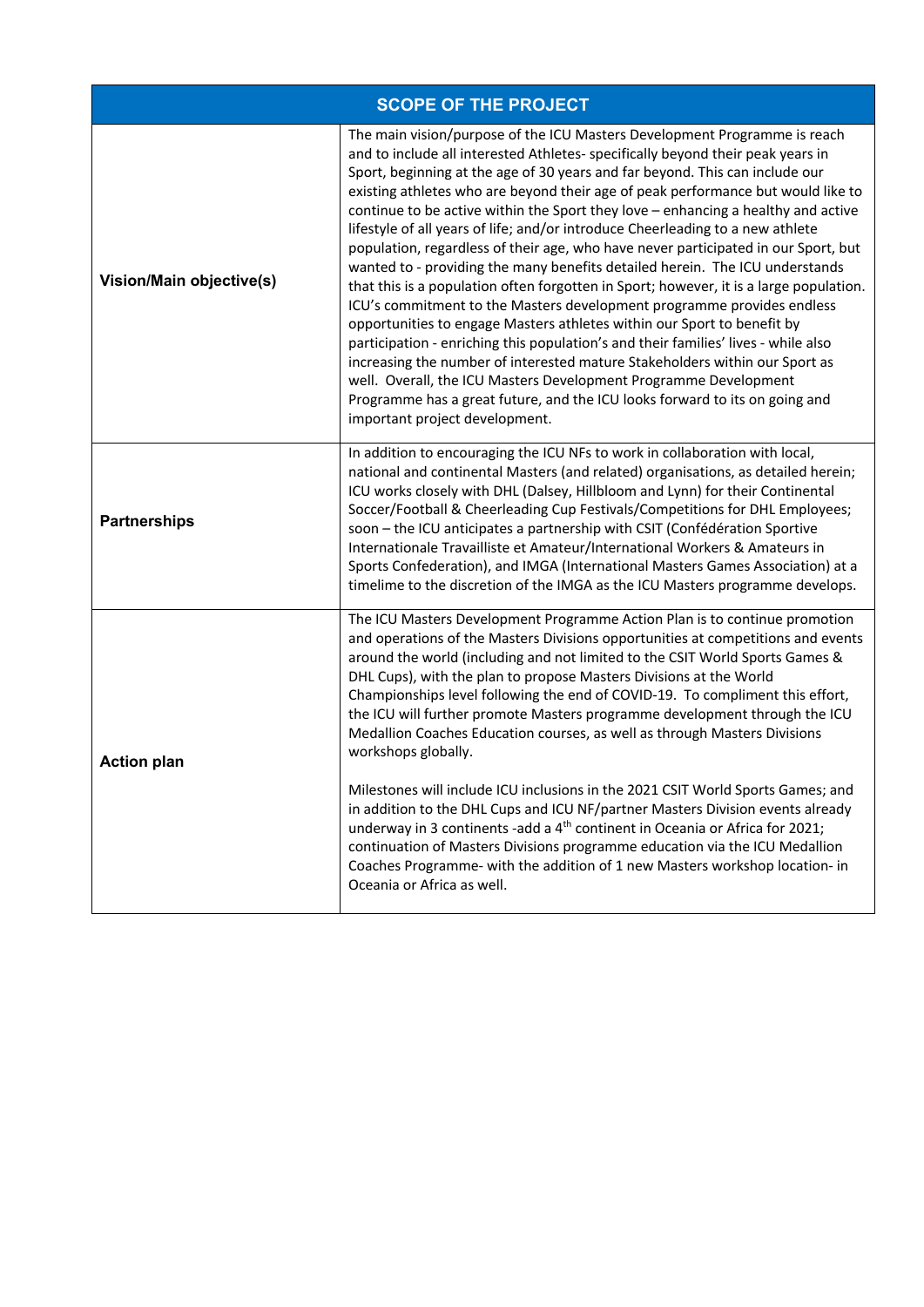| <b>STRATEGIC INITIATIVE #7</b> |                                                                                                                                                                                                                                                                                                                                                                                                                                                                                                                                                                                                                                                                                                                                                                                                           |  |  |  |
|--------------------------------|-----------------------------------------------------------------------------------------------------------------------------------------------------------------------------------------------------------------------------------------------------------------------------------------------------------------------------------------------------------------------------------------------------------------------------------------------------------------------------------------------------------------------------------------------------------------------------------------------------------------------------------------------------------------------------------------------------------------------------------------------------------------------------------------------------------|--|--|--|
| <b>Project Name</b>            | ICU Refugee & Displaced Athlete Development Programme                                                                                                                                                                                                                                                                                                                                                                                                                                                                                                                                                                                                                                                                                                                                                     |  |  |  |
|                                | ICU Refugee & Displaced Athlete Development Programme: Following the<br>leadership of IOC's inclusion of Refugee athletes within the Olympic movement,<br>the ICU foresees Cheerleading as an excellent opportunity to follow this major<br>IOC initiative as well. With the potential to reach ten of thousands of new<br>athletes, especially female athletes specifically (a demographic that is very much<br>attracted to our Sport), the ICU is thrilled with the opportunity to potentially<br>reach and develop programmes for Athletes and Coaches within refugee camps<br>and regions of displaced Athletes around the world.                                                                                                                                                                    |  |  |  |
| <b>Project Description</b>     | As a Sport that requires no equipment or facility requirements to participate, and<br>as a Sport that is very popular among female athletes of all ages- the ICU sees the<br>ICU Refugee & Displaced Athlete Development Programme for Cheerleading as<br>an excellent opportunity to provide a positive, team-oriented and athletic<br>experience to Refugee & Displaced Athletes. By providing basic education to<br>interested Athletes & Coaches, the ICU will install a self-sufficient format and<br>programme within the Refugee Camp and/or Displaced Athlete population area,<br>that will leave Coaches and Administrators the tools to conduct their own<br>practices, competition and events for their Athletes - with the idea that ICU will<br>return intermittently for on going training. |  |  |  |
|                                | Based on success of this project, the ICU will encourage (as well sponsor) the<br>inclusion of Refugee teams - in Local, Regional, Continental and World<br>Championships- to further promote the project and the opportunities for these<br>important Athletes.                                                                                                                                                                                                                                                                                                                                                                                                                                                                                                                                          |  |  |  |

| <b>CATEGORISATION</b> |                                                                                                                                                                                                                                                                                                                                                                                                                                                                                                                                                                                                                                                                                                                                                                                                                                                                                                                                                                                                                                                                                                                                                                                               |          |           |              |                                                                                                                                                                                                                                                                                                                                                                                                                                                                                                                                         |       |  |
|-----------------------|-----------------------------------------------------------------------------------------------------------------------------------------------------------------------------------------------------------------------------------------------------------------------------------------------------------------------------------------------------------------------------------------------------------------------------------------------------------------------------------------------------------------------------------------------------------------------------------------------------------------------------------------------------------------------------------------------------------------------------------------------------------------------------------------------------------------------------------------------------------------------------------------------------------------------------------------------------------------------------------------------------------------------------------------------------------------------------------------------------------------------------------------------------------------------------------------------|----------|-----------|--------------|-----------------------------------------------------------------------------------------------------------------------------------------------------------------------------------------------------------------------------------------------------------------------------------------------------------------------------------------------------------------------------------------------------------------------------------------------------------------------------------------------------------------------------------------|-------|--|
|                       | Event                                                                                                                                                                                                                                                                                                                                                                                                                                                                                                                                                                                                                                                                                                                                                                                                                                                                                                                                                                                                                                                                                                                                                                                         | Training | Promotion | Digital      | Education                                                                                                                                                                                                                                                                                                                                                                                                                                                                                                                               | Other |  |
|                       | X                                                                                                                                                                                                                                                                                                                                                                                                                                                                                                                                                                                                                                                                                                                                                                                                                                                                                                                                                                                                                                                                                                                                                                                             | X        | X         | $\mathsf{x}$ | X                                                                                                                                                                                                                                                                                                                                                                                                                                                                                                                                       |       |  |
| Type of activity      | Although a very new project for the ICU, the ICU Refugee & Displaced Athlete<br>Development Programme planned activities are very much based on collaboration<br>with the Organisation for Peace and Sport/L'Organisation pour la Paix par le Sport<br>$(P \& S)$ – the programme activities are as follows:<br>Al Z'atari Refugee Camp (Jordan) Cheerleading Coaches Training: In<br>1.<br>coordination with P & S, the ICU sent ICU instructors to Al Z'atari Refugee<br>Camp (near Amman, Jordan) to conduct Cheerleading education &<br>training workshops for female coaches & children within the Refugee<br>camp in April & October 2019. The objective of the ICU coaches training is<br>to reach new coaches and athletes - who would not otherwise have had<br>the opportunity to participate in our Sport, by introducing basic<br>Cheerleading technical training to encourage Coaches to start / coach their<br>own teams. The on-going training also includes basic administration for<br>holding competition, as well as Game Cheerleading management (in<br>coordination with other Sports)- to assure continued activities following<br>the ICU's initial education session. |          |           |              |                                                                                                                                                                                                                                                                                                                                                                                                                                                                                                                                         |       |  |
|                       |                                                                                                                                                                                                                                                                                                                                                                                                                                                                                                                                                                                                                                                                                                                                                                                                                                                                                                                                                                                                                                                                                                                                                                                               |          |           |              | 2. Al Z'atari Refugee Camp (Jordan) Follow Up Competitions & Training<br>Sessions: Following the great success of this initiative, ICU is coordinating<br>with P & S for follow up sessions at the Al Z'atari Refugee Camp to<br>continue training (more advanced training for repeat coaches)- to provide<br>an on-going education pipeline to assist the development and motivation<br>within the Al Z'atari community. ICU plans introduce the ICU Medallion<br>Coaches Education Courses (or versions of it) to advance the Refugee |       |  |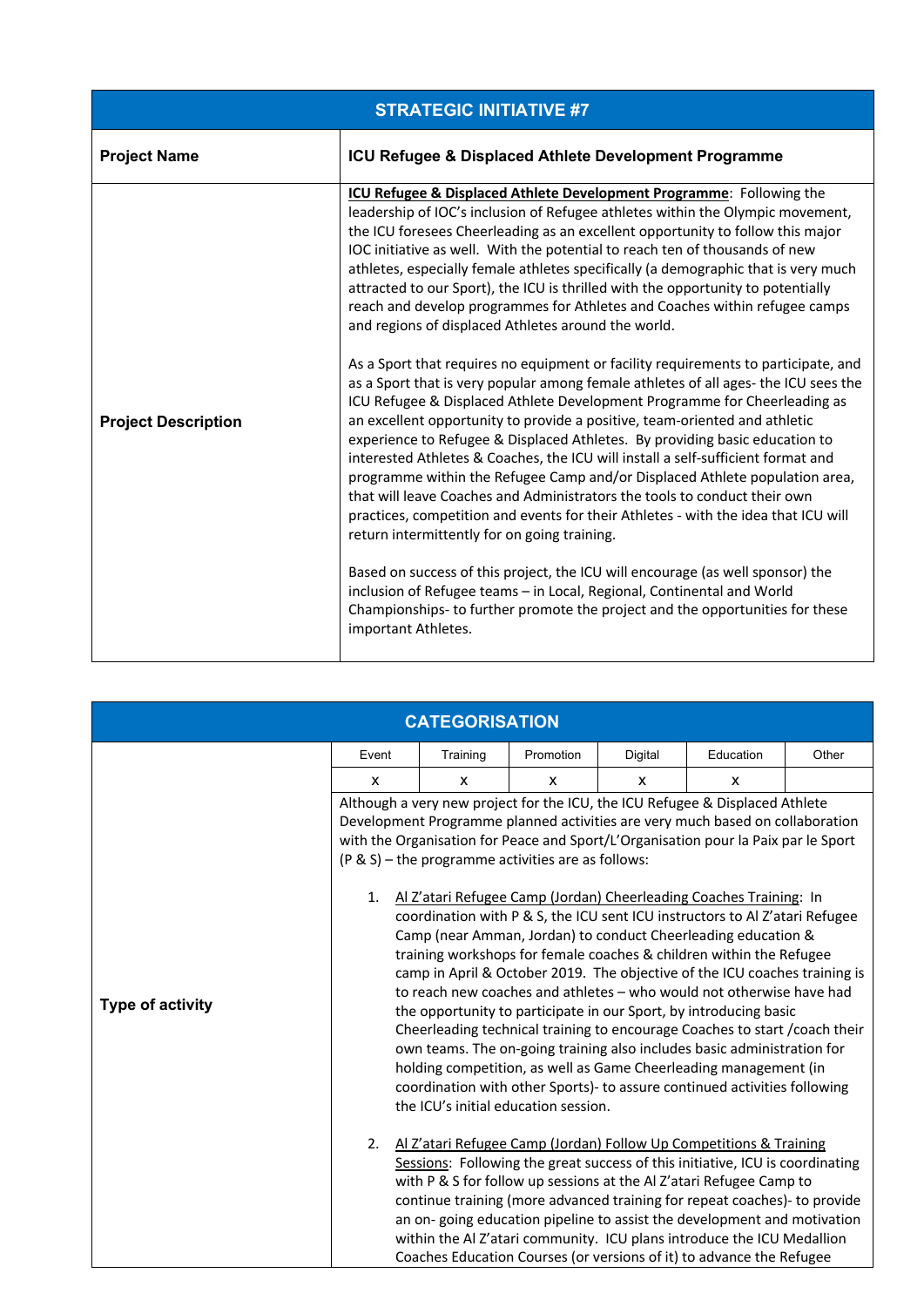|                     | Athletes and Coaches to international championships levels. (in virtual,<br>in-person and hybrid formats)                                                                                                                                                                                                                                                                                                                                                                                                                                                                                                                                                                                                                                                                         |                                                            |       |          |                                                                                                                                                                                                                                                                                                                                                                                                                                                                                                                                                                                                                                                                                                                                                                                                                                                                                                                                                                                                                                                                           |       |
|---------------------|-----------------------------------------------------------------------------------------------------------------------------------------------------------------------------------------------------------------------------------------------------------------------------------------------------------------------------------------------------------------------------------------------------------------------------------------------------------------------------------------------------------------------------------------------------------------------------------------------------------------------------------------------------------------------------------------------------------------------------------------------------------------------------------|------------------------------------------------------------|-------|----------|---------------------------------------------------------------------------------------------------------------------------------------------------------------------------------------------------------------------------------------------------------------------------------------------------------------------------------------------------------------------------------------------------------------------------------------------------------------------------------------------------------------------------------------------------------------------------------------------------------------------------------------------------------------------------------------------------------------------------------------------------------------------------------------------------------------------------------------------------------------------------------------------------------------------------------------------------------------------------------------------------------------------------------------------------------------------------|-------|
|                     | 3. Explore other Refugee Camps Opportunities: Following the great success<br>of the Al Z'atari project, in partnership with P & S, ICU will explore other<br>opportunities to administer Cheerleading programmes in Refugee and<br>Athlete Displacement locations in other parts of the world. The ICU is<br>confident that the inclusive, no-cost/no facility format of our Sport will<br>again prove beneficial to the Refugee and Displaced Athletes around the<br>world.                                                                                                                                                                                                                                                                                                      |                                                            |       |          |                                                                                                                                                                                                                                                                                                                                                                                                                                                                                                                                                                                                                                                                                                                                                                                                                                                                                                                                                                                                                                                                           |       |
|                     | 4. Promote Refugee Team Participation in International Championships &<br>Education Coach Courses: Pending interest and success of the Al Z'atari<br>project, the ICU will continue to promote and sponsor (financially) the<br>inclusion of Refugee Athletes & Coaches in Local, Regional, Continental<br>and World Championships & Education Coach Courses to promote<br>inclusion and assimilation of these important Athletes and Coaches into<br>our global Cheerleading community.                                                                                                                                                                                                                                                                                          |                                                            |       |          |                                                                                                                                                                                                                                                                                                                                                                                                                                                                                                                                                                                                                                                                                                                                                                                                                                                                                                                                                                                                                                                                           |       |
|                     | 5.                                                                                                                                                                                                                                                                                                                                                                                                                                                                                                                                                                                                                                                                                                                                                                                | Athletes affected within the Great Lakes Region in Africa. |       |          | PENDING: Peace and Sport Friendship Games (Bujumbura, Burundi): In<br>addition to the important Al Z'atari Refugee Camp project underway, the<br>ICU is coordinating with P & S include Cheerleading within the Friendships<br>Games in Bujumbura, Burundi for an event that brings together the war-<br>torn Great Lakes Region including Athletes and teams from Burundi,<br>Democratic Republic of Congo (DRC), and Rwanda. The ICU currently has<br>NFs in Burundi and Rwanda, and trusts these Games will serve as an<br>excellent platform to assist the region for the further development of our<br>Sport -benefiting the Athletes and Coaches of which it serves (and will<br>serve), as well as provide opportunities for those displaced Athletes and                                                                                                                                                                                                                                                                                                          |       |
|                     |                                                                                                                                                                                                                                                                                                                                                                                                                                                                                                                                                                                                                                                                                                                                                                                   |                                                            |       |          | 6. PENDING: P & S (Organisation for Peace and Sport/L'Organisation pour la<br>Paix par le Sport) & ICU Memorandum of Understanding (MOU): Slightly<br>delayed due to the COVID pandemic and following the great success of<br>the Al Z'atari Refugee Camp trainings in coordination with P & S, ICU and<br>P & S are in discussion regarding the development of a P & S - ICU MOU.<br>The MOU will include agreement details regarding mutual collaboration to<br>promote Cheer opportunities (events, education, communication, etc.) to<br>advance the ideals of Peace & Sport; of which is a major component of<br>the ICU Refugee & Displaced Athlete Development Programme. Due to<br>normal difficulties for any IF to have access to Refugee camps and war-<br>torn areas as described herein, the P & S collaboration is critical to this<br>stragegic initiative. ICU is committed to the values and initiatives<br>promoted by P & S, as well as to the IOC for its leadership and guidance to<br>provide opportunities to Refugee Camp and Displaced Athletes. |       |
|                     | Youth                                                                                                                                                                                                                                                                                                                                                                                                                                                                                                                                                                                                                                                                                                                                                                             | Women                                                      | Elite | Master's | Administrators                                                                                                                                                                                                                                                                                                                                                                                                                                                                                                                                                                                                                                                                                                                                                                                                                                                                                                                                                                                                                                                            | Other |
|                     | All Sectors<br>X<br>x<br>х<br>x<br>х<br>The ICU Refugee & Displaced Athlete Development Programme is targeted for all<br>Athletes, Coaches and Stakeholders (of all ages) located in Refugee Camps/<br>displaced living situations (e.g. war-torn regions)- any place in the world. Although<br>the ICU trusts that the introduction to this project will start at beginner skill levels,                                                                                                                                                                                                                                                                                                                                                                                         |                                                            |       |          |                                                                                                                                                                                                                                                                                                                                                                                                                                                                                                                                                                                                                                                                                                                                                                                                                                                                                                                                                                                                                                                                           |       |
| <b>Target group</b> | certainly all Refugee Camp and Displaced athletes will have the opportunity to<br>progress to the most advanced levels of our Sport. From a demographic<br>standpoint, women are currently estimated to comprise of 85% of the<br>Cheerleading population (athletes, coaches, officials); however, the ICU also trusts<br>that the current P & S interest to include Cheerleading is reflective of our Sport's<br>popularity with female athletes. Due to religious beliefs prevalent within the Al<br>Z'atari Refugee Camp (for example), the ICU understands that this specific project<br>will include female athletes only (100% female); however, for the Friendship<br>Games in Bujumbura, Burundi-the ICU anticipates a mix of female and male<br>Athletes in the project. |                                                            |       |          |                                                                                                                                                                                                                                                                                                                                                                                                                                                                                                                                                                                                                                                                                                                                                                                                                                                                                                                                                                                                                                                                           |       |
|                     |                                                                                                                                                                                                                                                                                                                                                                                                                                                                                                                                                                                                                                                                                                                                                                                   |                                                            |       |          | As always, Administrators are vital, as a target group as well, to assist in<br>distribution and implementation of the programme to assure it is made available in                                                                                                                                                                                                                                                                                                                                                                                                                                                                                                                                                                                                                                                                                                                                                                                                                                                                                                        |       |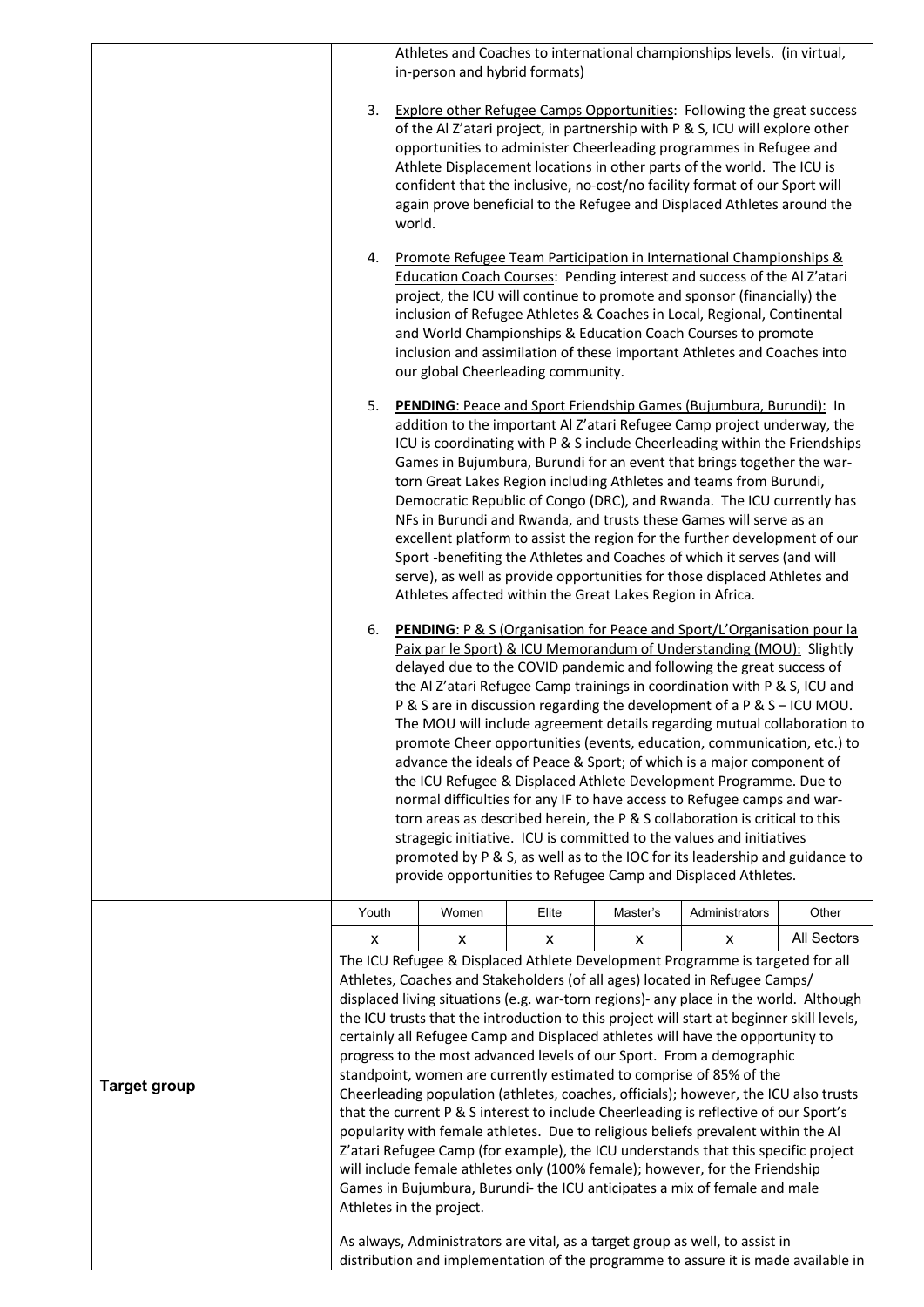| all regions of the world. Administrators and their support are critical to the<br>success of this and all programmes. |
|-----------------------------------------------------------------------------------------------------------------------|
|                                                                                                                       |

| <b>SCOPE OF THE PROJECT</b> |                                                                                                                                                                                                                                                                                                                                                                                                                                                                                                                                                                                                                                                                                                                 |  |  |  |  |
|-----------------------------|-----------------------------------------------------------------------------------------------------------------------------------------------------------------------------------------------------------------------------------------------------------------------------------------------------------------------------------------------------------------------------------------------------------------------------------------------------------------------------------------------------------------------------------------------------------------------------------------------------------------------------------------------------------------------------------------------------------------|--|--|--|--|
| Vision/Main objective(s)    | The main vision/purpose of the ICU Refugee & Displaced Athlete Development<br>Programme is reach and to include all interested Coaches (and via the Coaches-<br>the Athletes) into our Sport- specifically for Refugee Camps/displaced living<br>situations (e.g. war-torn regions)- any place in the world. The ICU may not be<br>able to directly access all areas of the world as described herein of course;<br>however, if unable (based on demand) to reach all areas as quickly as needed, the<br>ICU's additional objective is to establish an excellent catalyst programme to be<br>duplicated (as needed) to reach related areas globally -providing great benefits to<br>these Coaches and Athletes. |  |  |  |  |
| <b>Partnerships</b>         | For this project to be possible, the ICU partners like Organisation for Peace and<br>Sport/L'Organisation pour la Paix par le Sport (P & S) is absolutely mandatory, and<br>additional essential partners include local governments, NOCs/NSAs, as well as<br>ICU NFs (where available) to assist on this very important and on going project.                                                                                                                                                                                                                                                                                                                                                                  |  |  |  |  |
| <b>Action plan</b>          | The ICU Refugee & Displaced Athlete Development Programme Action Plan is to<br>partner with P & S and launch the first Refugee Camp Cheerleading Coach training<br>programme at the Al Z'atari Refugee Camp in Jordan, Asia; AND to join the<br>Friendship Games project (education & events) to be held in Bujumbura, Burundi,<br>Africa following the passing of the COVID-19 pandemic.                                                                                                                                                                                                                                                                                                                       |  |  |  |  |
|                             | Both projects will be on going - with the outlook to seek further development<br>opportunities within the Al Z'atari Refugee Camp (e.g. ICU Medallion Coaches<br>Training, etc.), and within the Africa Great Lakes Region as well. Additional focus<br>will include future sponsorship of Refugee Teams for ICU global events, as well as<br>to seek additional Refugee Camp/Displaced Athlete locations to initiate this<br>programme - as access becomes available.                                                                                                                                                                                                                                          |  |  |  |  |
|                             | Milestones will include signing the MOU with P & S, hiring of 2 coaches within the<br>Al Z'atari Refugee Camp in Jordan ; a 3rd visit to Al Z'atari when possible (and<br>expansion of virtual training); and inclusion in the Friendship Games in<br>Bujumbura, Burundi.                                                                                                                                                                                                                                                                                                                                                                                                                                       |  |  |  |  |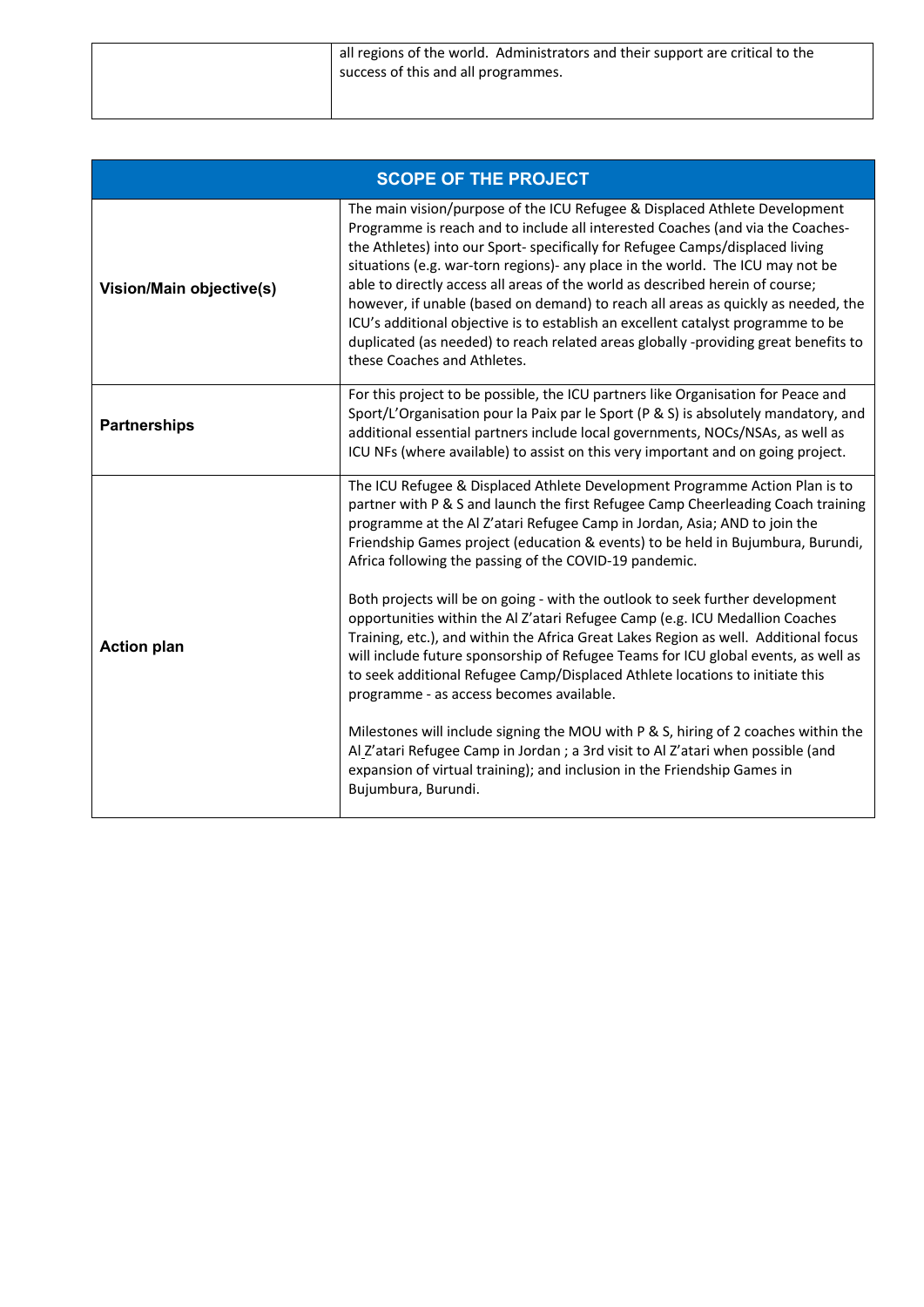| <b>STRATEGIC INITIATIVE #8</b> |                                                                                                                                                                                                                                                                                                                                                                                                                                                                                                                                                                                                                                                                                                                                                                                                                                                                                                                                                                                                                                                            |  |  |  |
|--------------------------------|------------------------------------------------------------------------------------------------------------------------------------------------------------------------------------------------------------------------------------------------------------------------------------------------------------------------------------------------------------------------------------------------------------------------------------------------------------------------------------------------------------------------------------------------------------------------------------------------------------------------------------------------------------------------------------------------------------------------------------------------------------------------------------------------------------------------------------------------------------------------------------------------------------------------------------------------------------------------------------------------------------------------------------------------------------|--|--|--|
| <b>Project Name</b>            | <b>ICU Multi-Sport Games Initiative</b>                                                                                                                                                                                                                                                                                                                                                                                                                                                                                                                                                                                                                                                                                                                                                                                                                                                                                                                                                                                                                    |  |  |  |
| <b>Project Description</b>     | ICU Multi-Sport Games Initiative: The ICU is committed to being valuable<br>contributor within the international sports family, and admission of the Sport of<br>Cheer to a variety of Multi-Sport Games, held around the world, is a major<br>initiative of the ICU.                                                                                                                                                                                                                                                                                                                                                                                                                                                                                                                                                                                                                                                                                                                                                                                      |  |  |  |
|                                | Previously, any possibility of ICU's admission into an IOC endorsed/recognized<br>Multi-Sports Games ("Games") was not possible until ICU's recognition by<br>SportAccord/GAISF in May 2013; FISU in 2014- and of course (for greater<br>opportunities to participate in a variety of Games)- until the ICU was provisionally<br>recognized by the International Olympic Committee in December 2016.                                                                                                                                                                                                                                                                                                                                                                                                                                                                                                                                                                                                                                                       |  |  |  |
|                                | Without question, all of the other ICU Strategic Plan Objectives & Initiatives<br>(listed herein) are most important to the ICU for reasons of grass-roots growth,<br>and providing opportunities for all athletes, coaches National Federations and<br>stakeholders in our Sport; however, the ICU realizes that admission into a variety<br>of Multi-Sport Games greatly compliments all elements of the ICU's Strategic Plan<br>as a whole. For example, admission of ICU/Cheer into an IOC endorsed<br>continental or regional games (e.g. Southeast Asian Games, Central American and<br>Caribbean Games, European Games, Asian Games, Pacific Games, African Games,<br>Pan-American Games, Commonwealth Games, South American Games, various<br>Beach Games, World Games, Masters World Games, Universiade, Youth Olympic<br>Games, Paralympic Games, Olympic Games, etc.) provides tremendous value for<br>ICU Strategic Objective #2- "To assist ICU National Federationsin their efforts to<br>be recognized by their NOC and sports ministries". |  |  |  |
|                                | In any event, the ICU's very recent recognitions by the various International Sport<br>Authorities (SportAccord/GAISF, FISU, IOC, etc.) make this now possible. With<br>this credential, the ICU is fully committed in its efforts to apply for admission into<br>various Multi-Sport Games, while also focusing on a very healthy relationship<br>with our fellow recognized International Sport federations (IFs) – so there is no<br>adverse relationship created by applying to various Games. This final point<br>(fellow IF relations) is tremendously important to the ICU, although the ICU<br>would be remiss to not add the ICU Multi-Sport Games Initiative to the ICU<br>Strategic Plan- as this is the normal trajectory (benefiting our Athletes and<br>Stakeholder) of any IOC recognized IF, and therefore included herein.                                                                                                                                                                                                                |  |  |  |

| <b>CATEGORISATION</b> |                                                                                                                                                                                                                                                                                                                                                                                                                                                                                                                                                                                             |          |           |         |           |       |  |
|-----------------------|---------------------------------------------------------------------------------------------------------------------------------------------------------------------------------------------------------------------------------------------------------------------------------------------------------------------------------------------------------------------------------------------------------------------------------------------------------------------------------------------------------------------------------------------------------------------------------------------|----------|-----------|---------|-----------|-------|--|
|                       | Event                                                                                                                                                                                                                                                                                                                                                                                                                                                                                                                                                                                       | Training | Promotion | Digital | Education | Other |  |
|                       | X                                                                                                                                                                                                                                                                                                                                                                                                                                                                                                                                                                                           | x        | x         | x       | x         | x     |  |
| Type of activity      | ICU Multi-Sport Games Initiative activities, with very successful results to date, are<br>as follows:<br>ICU pursuit of admission into IOC Continental & IOC Regional Organization<br>$\mathbf{1}$ .<br>Multi-Sport Games: The ICU is fully applied/has expressed interest to<br>apply (when eligibility is available) to nearly all IOC Continental & Regional<br>Organization Multi-Sport Games (CACSO, PASO, EOC, OCA, SEA Games,<br>etc.), and ICU will continue to do so throughout 2018, 2019 and beyond.<br>Note: Varied by the requirement of each Games, there is traditionally an |          |           |         |           |       |  |
|                       | eligibility threshold (minimum number) of National Olympic Committee<br>recognitions of ICU National Cheer Federations (NF) within the area to be<br>eligible for a specific Games. This continues to be a global project (via<br>ICU's December 2016 IOC recognition) of the ICU, also reflective of the ICU<br>Strategic Plan, and with each new NOC recognition of a Cheer NF within a<br>region of the world, further recognition successes are more probable.                                                                                                                          |          |           |         |           |       |  |

 $\overline{\phantom{a}}$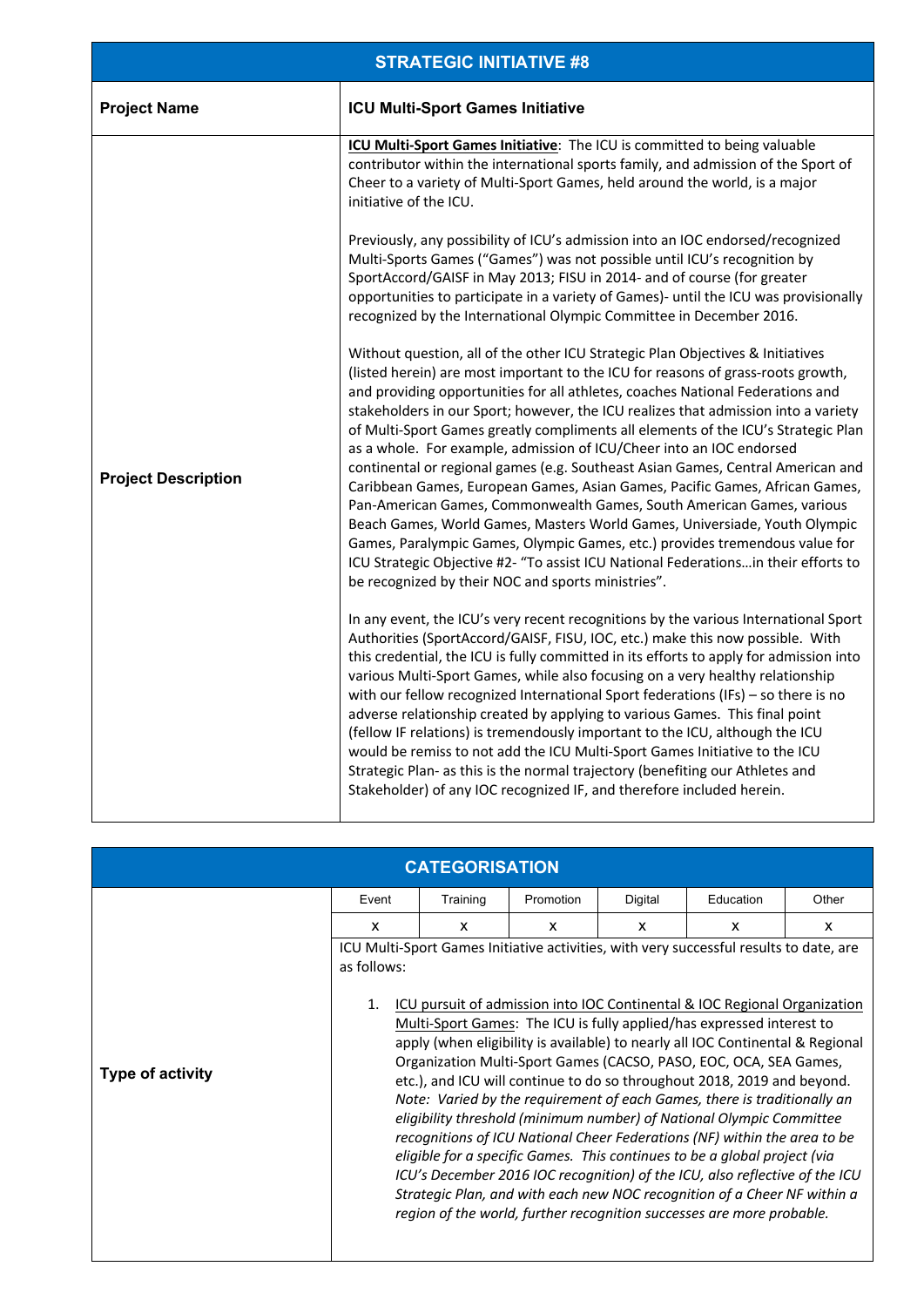| 2. | ICU pursuit of admission into high profile Global Multi-Sport Games: The<br>ICU is fully applied/has expressed interest to apply (when eligibility is<br>available) to nearly all high profile Global Multi-Sport Games (e.g. World<br>Games- IWGA, Masters Games-IMGA, Universiade- FISU, Commonwealth<br>Games- CGF, ANOC World Beach Games, SportAccord Urban Games, etc.),<br>and will ICU continue to do so throughout 2018, 2019 and beyond.<br>Note: Very similar to #1 above and varies by the requirement of each<br>Games- there is traditionally an eligibility threshold (minimum number) of<br>National Olympic Committee recognitions of ICU National Cheer<br>Federations (NF) and/or specific Games requirements (e.g. acceptance into<br>the Games Organization based on criteria established by each individual<br>Games Organization) to be eligible for a specific Games. This continues to<br>be a global project (via ICU's December 2016 IOC recognition) of the ICU,<br>also reflective of the ICU Strategic Plan, and with each new NOC<br>recognition of a Cheer NF and/or compliance with individual Games<br>Organizations, further recognition successes are more probable. |
|----|----------------------------------------------------------------------------------------------------------------------------------------------------------------------------------------------------------------------------------------------------------------------------------------------------------------------------------------------------------------------------------------------------------------------------------------------------------------------------------------------------------------------------------------------------------------------------------------------------------------------------------------------------------------------------------------------------------------------------------------------------------------------------------------------------------------------------------------------------------------------------------------------------------------------------------------------------------------------------------------------------------------------------------------------------------------------------------------------------------------------------------------------------------------------------------------------------------|
| 3. | ICU pursuit of admission into IOC Youth Olympics, Olympics & Paralympic<br>Games (including Continental Paralympic Games): Based on a large array<br>of criteria, the ICU is fully applied/has expressed interest to apply (when<br>eligibility is available) to all of the Olympic and Paralympic Games, and will<br>ICU continue to do so throughout in 2019, 2020 and beyond.<br>Note: Very similar to #1 & #2 above, there is traditionally an eligibility<br>threshold (minimum number) of National Olympic Committee recognitions<br>of ICU National Cheer Federations (NF) and/or specific Games<br>requirements) to be eligible for a specific Games. This continues to be a<br>global project (via ICU's December 2016 IOC recognition) of the ICU, also<br>reflective of the ICU Strategic Plan, and with each new NOC recognition of<br>a Cheer NF and/or compliance with individual Games requirements,<br>further recognition successes are more probable.                                                                                                                                                                                                                                  |
| 4. | ICU pursuit of ICU National Federation Recognition by National Olympic<br>Committees (NOCs): Already detailed in #1-#3 above- and underway<br>through meetings (all IOC meetings, and personal visits to NOCs) and<br>communicating (video, presentational materials, presentations, etc.) the<br>values of our Sport to NOCs via all of our Stakeholders (athletes, coaches,<br>spectators, families, sponsors, etc.), including metrics of Cheer events<br>(social media & broadcast metrics) to create the sufficient threshold often<br>required for acceptance into various Multi-Sport Games. Certainly, the<br>NOC recognition by itself is important for the support of ICU's NFs efforts<br>within their respective countries to benefit our Athletes, but the added<br>benefit is greater eligibility and consideration for associated Multi-Sport<br>Games on a large array of criteria, the ICU is fully applied/has expressed<br>interest to apply (when eligibility is available) to all of the Olympic and<br>Paralympic Games, and will ICU continue to do so throughout 2019, 2020<br>and beyond.                                                                                       |
| 5. | ICU On Going Promotion of the values, benefits & metrics of ICU and our<br>Sport: To further enhance items #1-4 above, and following the objectives<br>and initiatives outlines within the ICU Strategic Plan (e.g. developing a<br>large athlete base, attractive to young people- both female & make, great<br>for media & broadcasting), the ICU continues to promote all Cheer<br>event/participation level results, relevant metrics, (e.g. 320 million social<br>media impressions in 179 countries for the 2019 World Championships),<br>video etc. - to all NOCs and decision makers of admission to Multi-Sport<br>Games. ICU will continue this promotion in 2019, 2020 and beyond-to<br>promote the value ICU/Cheer can provide to all Multi-Sports and the<br>international sports community.                                                                                                                                                                                                                                                                                                                                                                                                |
| 6. | ICU Participation in Eligible Multi-Sport Games: As applications for<br>admission to Major Multi-Sport Games are underway, the ICU continues<br>to participated in Multi-Sport Games, where ICU is eligible, to provide<br>immediate opportunities to ICU, ICU's National Federations, Athletes &<br>Coaches, and to increase the profile of the ICU and our Sport to the world<br>sports community. In the beginning of ICU's international sport authority                                                                                                                                                                                                                                                                                                                                                                                                                                                                                                                                                                                                                                                                                                                                             |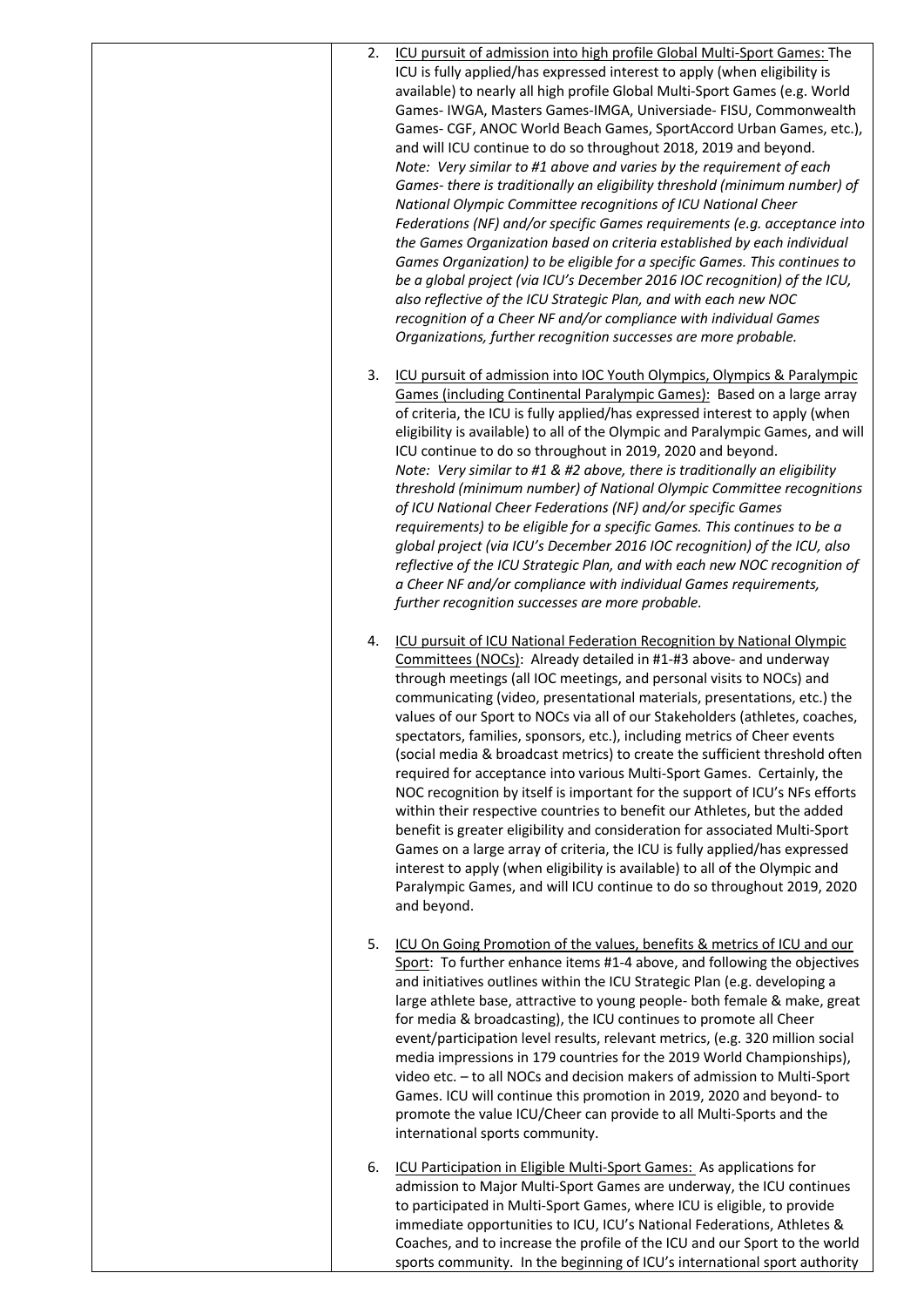|                     | 7.          | the coming years. |       |          | recognition (circa 2010), the ICU competed in events like the fellow IF<br>event- the IFBB Arnold Classic (USA- for the Americas & Spain- for Europe<br>for example) that welcomes over 20 sports and disciplines around the<br>world; as well as in events like the 2015 TAFISA Sport for All Games in<br>Jakarta, Indonesia (welcoming 1,500 athletes from 10 countries).<br>Certainly, without the SportAccord/GAISF recognition of 2013, and IOC<br>recognition of 2016, opportunities have been limited. However, in 2019,<br>the ICU has participated in the multi-sport 2019 Special Olympics World<br>Games in Abu Dhabi, United Arab Emirates; as well as in the 2019 CSIT<br>Sport Games (Masters Athletes) held in Tortuga, Spain in July 2019, with<br>plans for the OCA Asian Indoor & Martial Arts Games Bangkok 2021; CSIT<br>WSG Italy 2021, and plans for the Special Olympics USA Games Orlando<br>2022, Special Olympics World Games Berlin 2023; with more to follow in<br>Overall, the ICU will continue to push forward with these activities,<br>capturing and promoting the successes (including but limited to sharing<br>metrics, video samples, etc.) achieved by the ICU and our Sport at every<br>level- to highly encourage ICU/Cheer's eligibility and participation within<br>the vast array of the international sport family's Multi-Sport Games. |             |
|---------------------|-------------|-------------------|-------|----------|-------------------------------------------------------------------------------------------------------------------------------------------------------------------------------------------------------------------------------------------------------------------------------------------------------------------------------------------------------------------------------------------------------------------------------------------------------------------------------------------------------------------------------------------------------------------------------------------------------------------------------------------------------------------------------------------------------------------------------------------------------------------------------------------------------------------------------------------------------------------------------------------------------------------------------------------------------------------------------------------------------------------------------------------------------------------------------------------------------------------------------------------------------------------------------------------------------------------------------------------------------------------------------------------------------------------------------------------------------------------------------------|-------------|
|                     | Youth       | Women             | Elite | Master's | Administrators                                                                                                                                                                                                                                                                                                                                                                                                                                                                                                                                                                                                                                                                                                                                                                                                                                                                                                                                                                                                                                                                                                                                                                                                                                                                                                                                                                      | Other       |
|                     | x           | X                 | x     | X        | x                                                                                                                                                                                                                                                                                                                                                                                                                                                                                                                                                                                                                                                                                                                                                                                                                                                                                                                                                                                                                                                                                                                                                                                                                                                                                                                                                                                   | All Sectors |
| <b>Target group</b> | programmes. |                   |       |          | The ICU Multi-Sport Games Initiative is targeted for all groups related to the<br>specific Athlete profile for each respective Multi-Sport games event. For example,<br>ICU would target its younger Athletes for the IOC Youth and Youth Affiliated Multi-<br>Sport Games; Elite Athletes for Olympic, World, Continental, and Elite Athlete<br>associated Multi-Sport Games, Master Athletes for Master's Multi-Sport games<br>and so on. Depending on the Multi-Sport as well, skills levels can vary (e.g. Sports<br>for All Games) including skill levels of Beginner to Elite levels, including nearly all<br>sectors - Club, All Star, Recreational, Professional and/or Scholastic (if applicable).<br>Very similar to all age groups, women are estimated to comprise of 85% of the<br>Cheerleading population (athletes, coaches, officials), and therefore are a<br>significant demographic of ICU's target group. Additionally, Administrators are<br>vital, as a target group as well, to assist in distribution and implementation of the<br>programme to assure it is made available in all regions of the world.<br>Administrators and their support are critical to the success of this and all                                                                                                                                                                    |             |